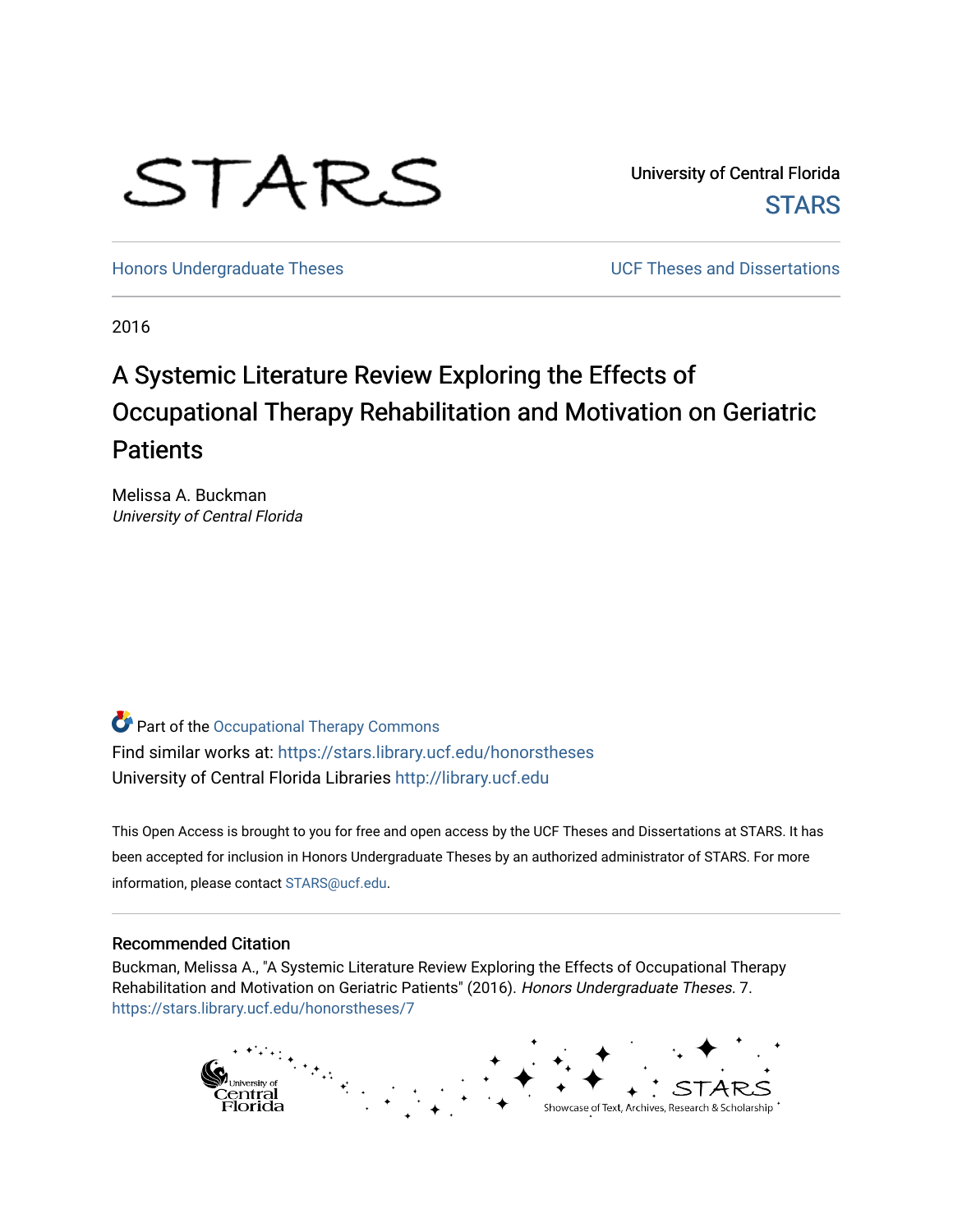## A SYSTEMATIC LITERATURE REVIEW EXPLORING THE EFFECTS OF OCCUPATIONAL THERAPY REHABILITATION AND MOTIVATION ON GERIATRIC PATIENTS

by

## MELISSA A. BUCKMAN

A thesis submitted in partial fulfillment of the requirements for the Honors in the Major Program in Sport and Exercise Science in the College of Education and Human Performance and in The Burnett Honors College at the University of Central Florida Orlando, Florida

Spring Term 2016

Thesis Chair: Dr. Jeffrey Biddle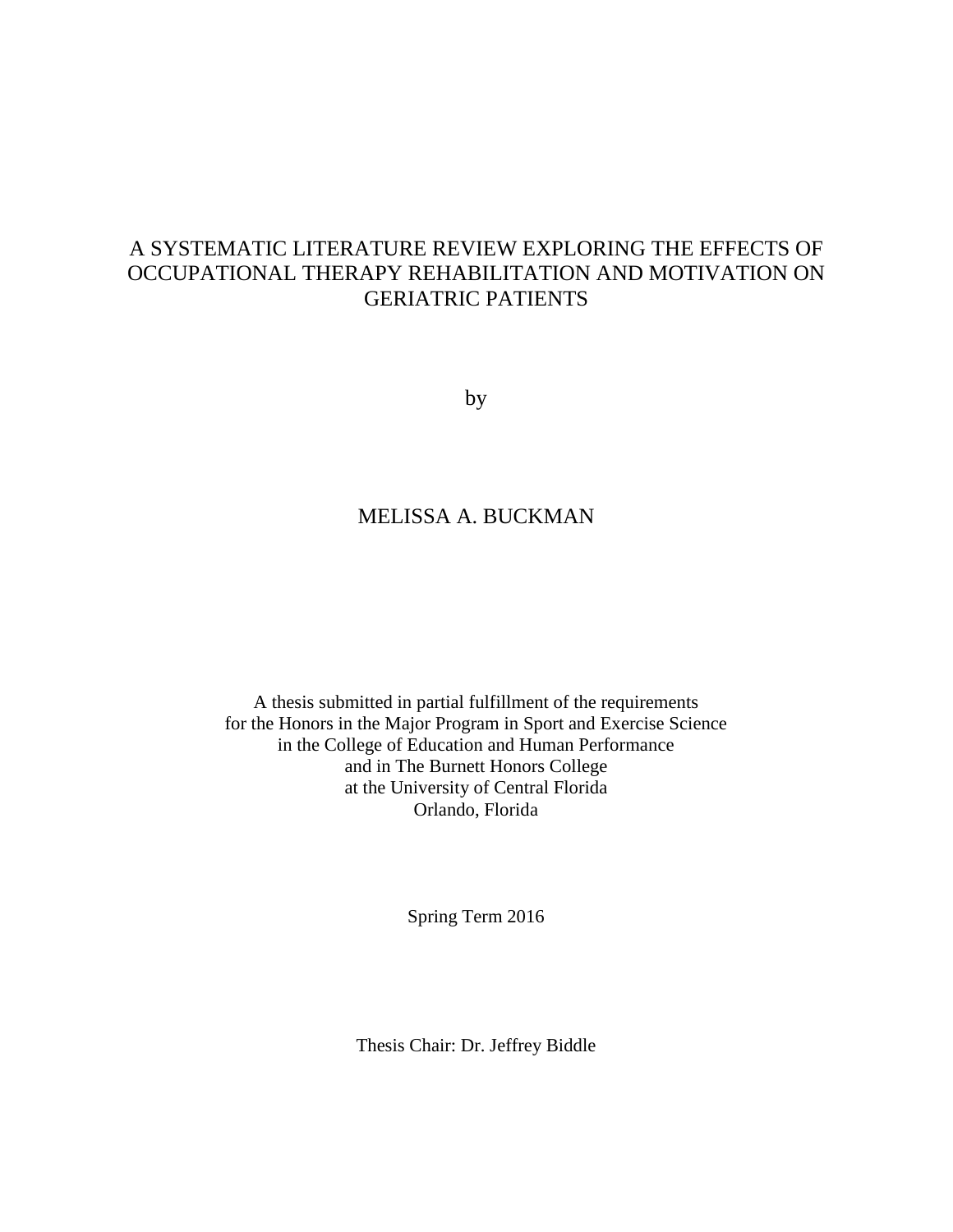#### **ABSTRACT**

The purpose of this thesis was to examine the effects of occupational therapy rehabilitation on geriatric patients by reviewing studies conducted on motivation in occupational therapy. In occupational therapy it is important that you set goals for your patients (Creek & Lougher, 2008). It is also important to understand what motivates a patient to achieve those goals because goals and valued activities are intimately connected to motivation. Motivation deals with why we perform certain behaviors. It can predict physical performance and how well a person might recover from an illness and has been suggested to be predictive for rehabilitation success (Carlson, 1997). Because the geriatric population has more longevity, it is important to ensure that they receive the appropriate care necessary to improve and maintain their quality of life (Mason, 1994). After reviewing multiple studies the results reinforced the importance of motivation in occupational therapy treatment. Self-efficacy was found to highly influence a person's motivation and was a recurring theme throughout this review (Peralta-Catipon & Hwang, 2011). One key to understanding and studying motivation in older adults was to identify what occupations matter to them (Teitelman, Raber, & Watts, 2010). It is important that occupational therapists understand how occupations become meaningful for the geriatric population as participation in those occupations plays an important role in promoting productive aging. When the occupational therapist was able to understand how occupations became meaningful to the patient, they were more equipped to help motivate the patient to participate in their rehabilitation (Janssen & Stube, 2013).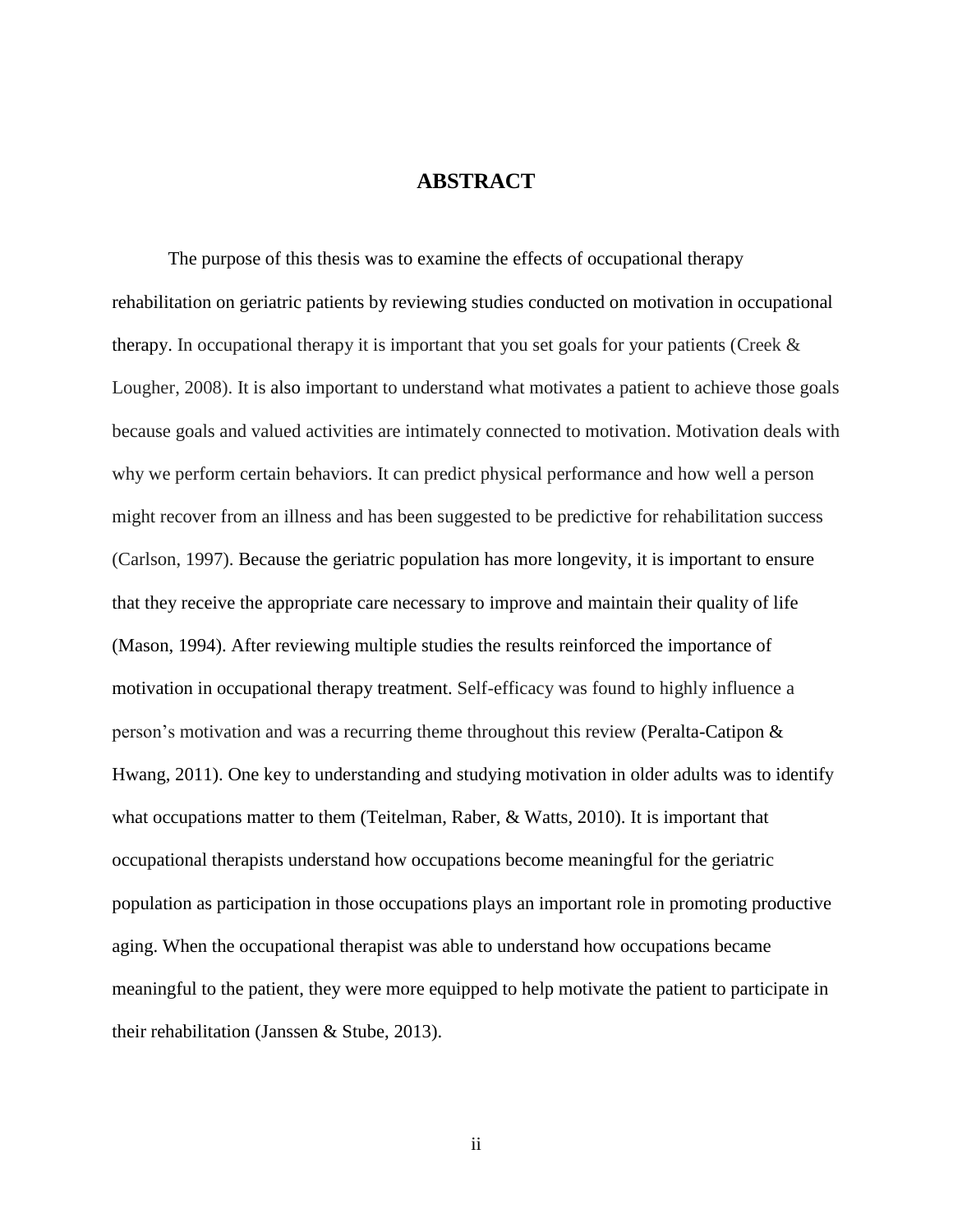## **DEDICATION**

I dedicate this thesis to my family.

Mom and dad, thank you for showing me what selflessness and sacrifice truly are. It is because of you that I have the opportunity to follow my dreams and pursue my passions. I love you.

Aunt Carrie, thank you for always being there to support me and for always believing in me. I am blessed to have you in my life.

Uncle George, you may no longer be on this earth, but the lessons you instilled in my life are still teaching me every day. You were the first person to teach me the most important duties in our lives are to help and serve others. You always taught me my education is the most valuable investment I could ever make and that it must be taken seriously. Thank you for showing me what it means to leave a legacy to be proud of. Though you may not be here, this thesis would not have been possible without you. I love you and look forward to seeing you again some day.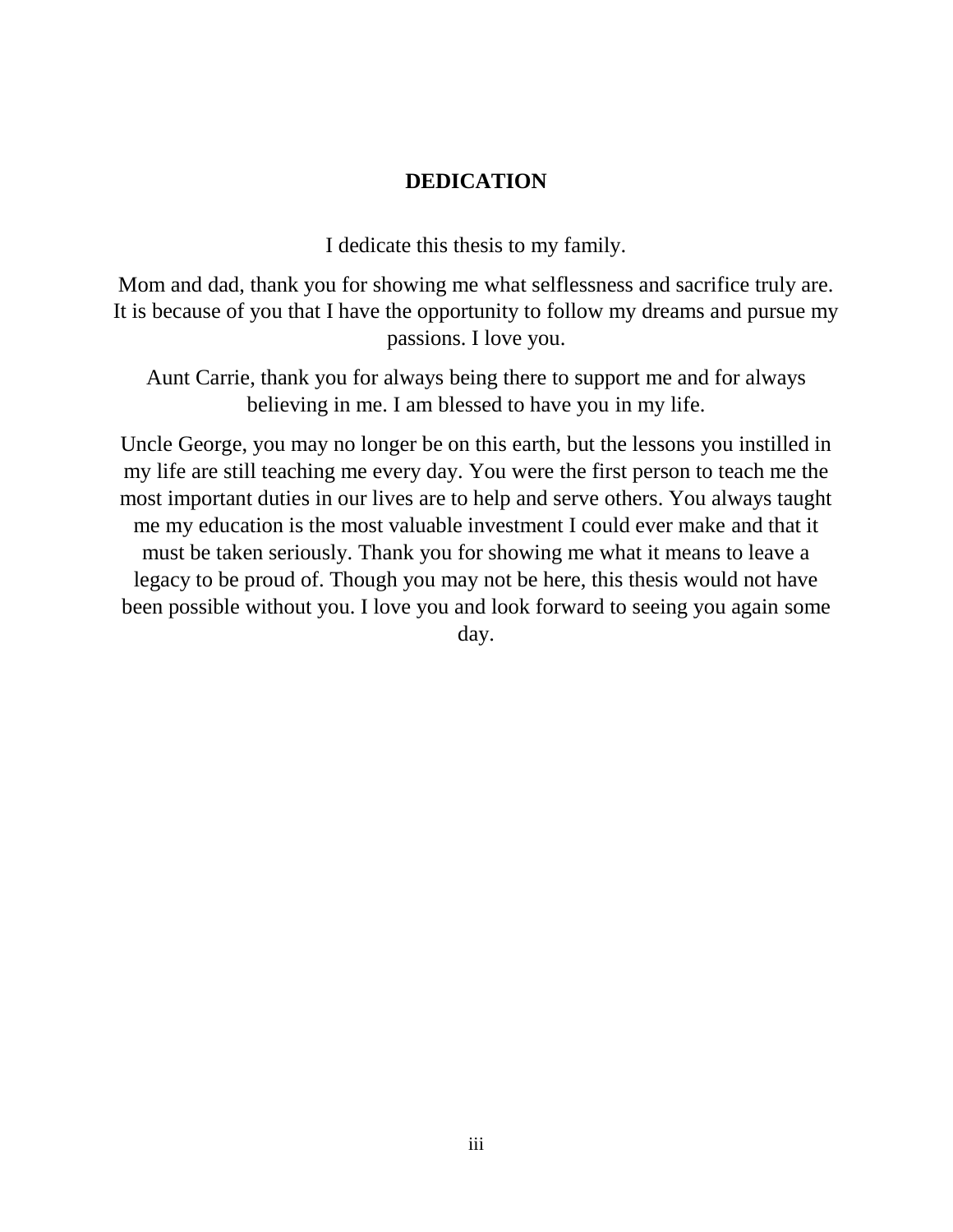## **ACKNOWLEDGEMENTS**

First and foremost, I would like to thank my thesis chair Dr. Jeffrey Biddle. It has been a pleasure getting to know and learn from you. Because of you I will always remember people do not care how much you know until they know how much you care. The importance of showing others how much you care has been reinforced throughout this thesis and I could not thank you enough for all of the invaluable lessons you have taught me. Thank you for the time you have invested in me to help me become a better a student and more importantly a better person.

I would also like to acknowledge Dr. Junie Biddle. It was a joy getting to know you and have you on my committee. Thank you for everything you have done to help me along this journey.

Dr. Jeffrey Duke, thank you for teaching me how important it is to align my career with my passion. That passion enabled me to pursue Honors in the Major and write this thesis. I am blessed to have had you as my professor and as part of my committee.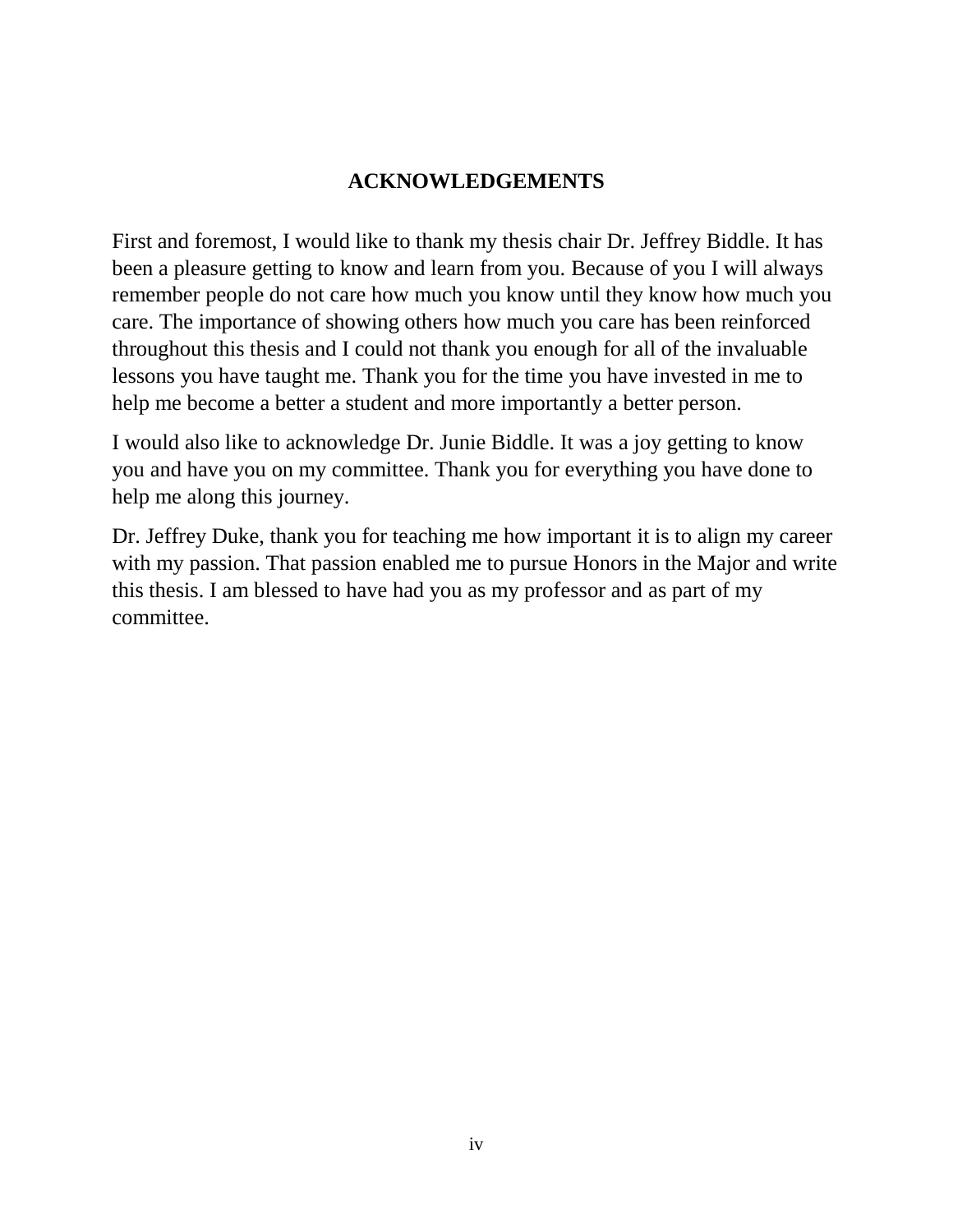## **TABLE OF CONTENTS**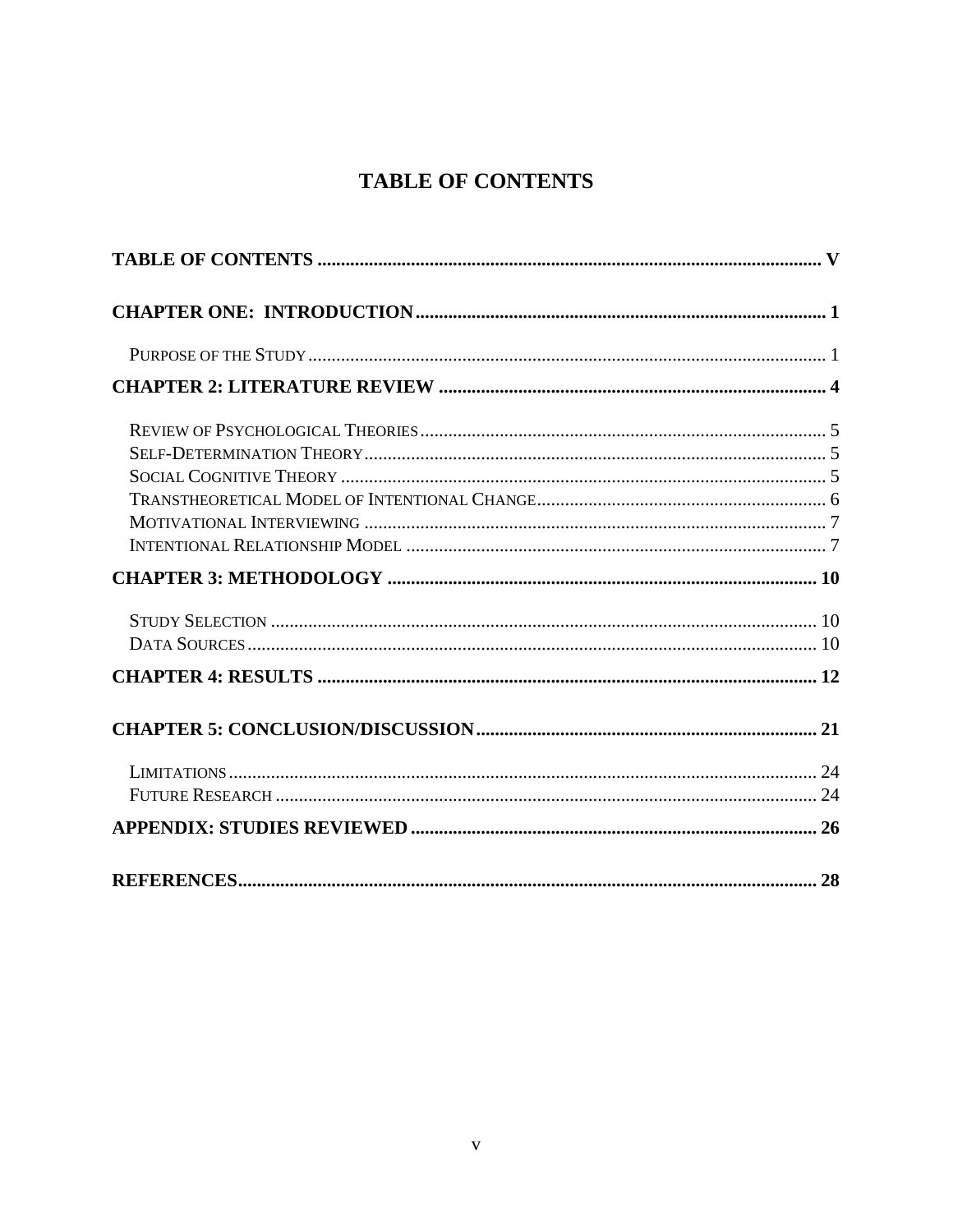#### **CHAPTER ONE: INTRODUCTION**

Baby boomers will place a huge burden on healthcare by 2030 (American Hospital Association, n.d.). Baby boomers are defined as people born between the years 1946 and 1964, giving the age range of 50 through 69 as of 2015 (U.S. Census Bureau, 2011). As the baby boomers age, the geriatric population, people 65 years and older, are now living longer than ever before (Hobbs & Damon, 1996). Because the elder population has more longevity, it is important to ensure that the geriatric population in the United States receives the appropriate care necessary to improve and maintain their quality of life (Mason, 1994)**.** This is the focus of occupational therapists working with geriatric populations. The American Occupational Therapy Association (n.d.b) describes occupational therapy as a practice that helps people across the lifespan participate in activities through the therapeutic use of everyday activities of daily living (ADL). They help older adults experiencing physical and cognitive changes to adapt to those changes (American Occupational Therapy Association, n.d.a). Evidence has suggested that a person's age affects their willingness to participate in their occupational therapy treatment. With patientcentered practice, younger and more educated patients are usually more involved in their treatment (Trentham & Dunal, 2009).

#### **Purpose of the Study**

The purpose of this thesis was to examine the effects of occupational therapy rehabilitation on geriatric patients by reviewing studies conducted on motivation in occupational therapy. The sociological and psychological factors in patient treatment cannot be ignored in terms of how they impact the attitudes and patient-centered practices of therapy (Arnetz, 1985). To gain an insight into the role motivation plays in treatment, I reviewed a study conducted by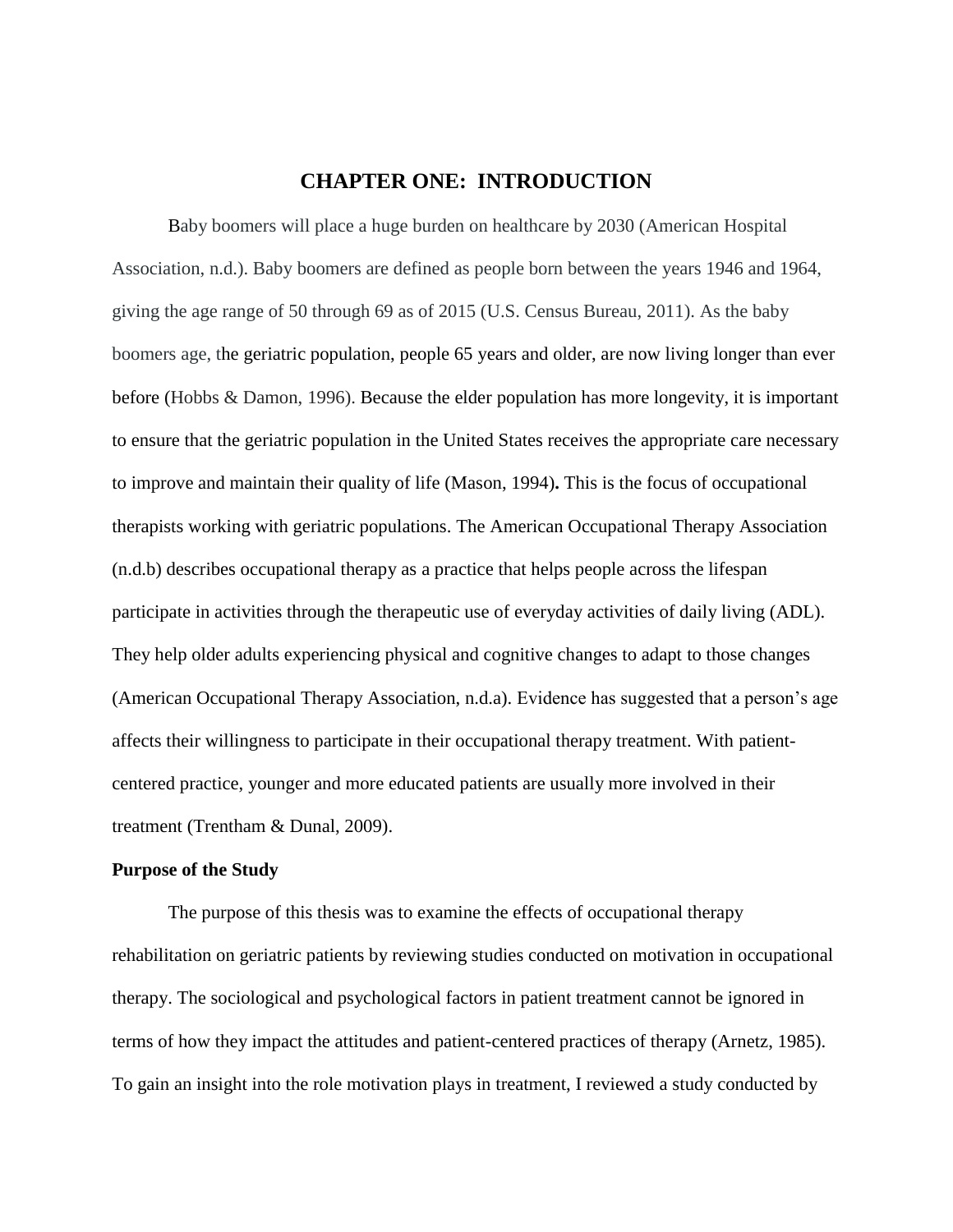Teitelman, Raber, and Watts (2010), who emphasized the importance of motivation and the social environment. Their study used a qualitative approach to explore the role of occupational therapy with a focus on the impact motivation has in everyday occupations. All patients were geriatric patients aged 83-102 years old. What they found was more attention needed to be paid to the subtle ways in which patients demonstrate their volition (motivation) to participate in occupational preferences and interests. Once you find what they are interested in, it is important to give them validation. By being validated they are more likely to be motivated and receptive to treatment (Teitelman, Raber, & Watts, 2010).

In occupational therapy it is important that you set goals for your patients **(**Creek & Lougher, 2008). It is important to understand what motivates a patient to achieve those goals because goals and valued activities are intimately connected to motivation. Motivation deals with why we perform certain behaviors. It can predict physical performance and how well a person might recover from an illness and has been suggested to be predictive for rehabilitation success (Carlson, 1997). To go further into the role motivation plays in treatment, Gage and Polatajko (1994**)** outlined studies that described a positive correlation between self-efficacy, an aspect of motivation, and physical disability rehabilitation. They explored whether or not occupational therapists in physical disability settings evaluate their patient's motivation, the methods that were used to evaluate their motivation, and how evaluating motivation influenced treatment methods and outcomes. A study they reviewed involved 150 questionnaires mailed to occupational therapists. It was found that the majority who reported evaluating patient motivation also reported that their evaluation of their patient's motivation influences their approaches to or methods of treatment, and usually improves their treatment outcomes. Based on their findings it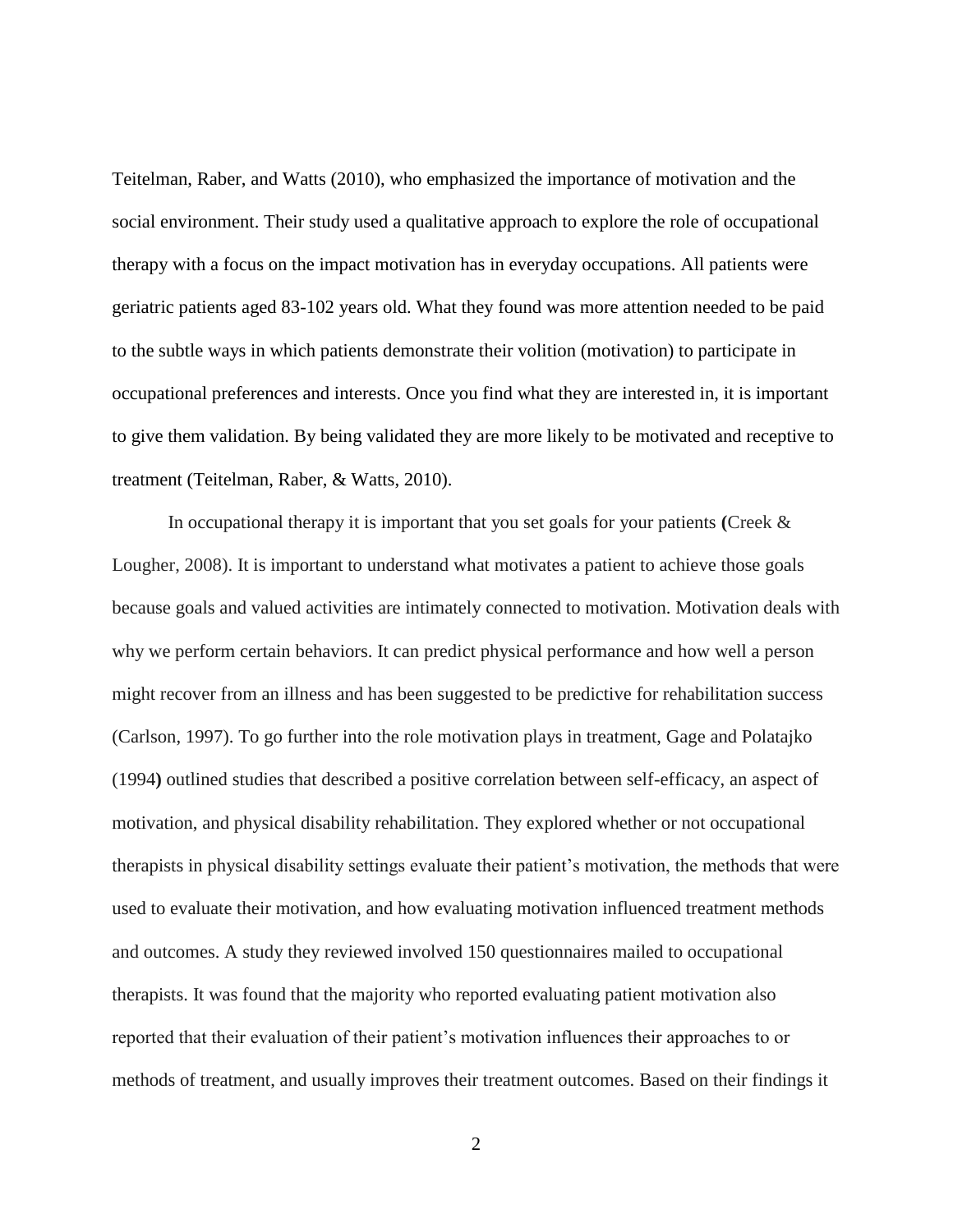is possible for therapists to improve their treatments by evaluating patient motivation at the initial evaluation rather than evaluating it once treatment has begun. It will give them a better insight into what drives their patient's behavior (Carlson, 1996).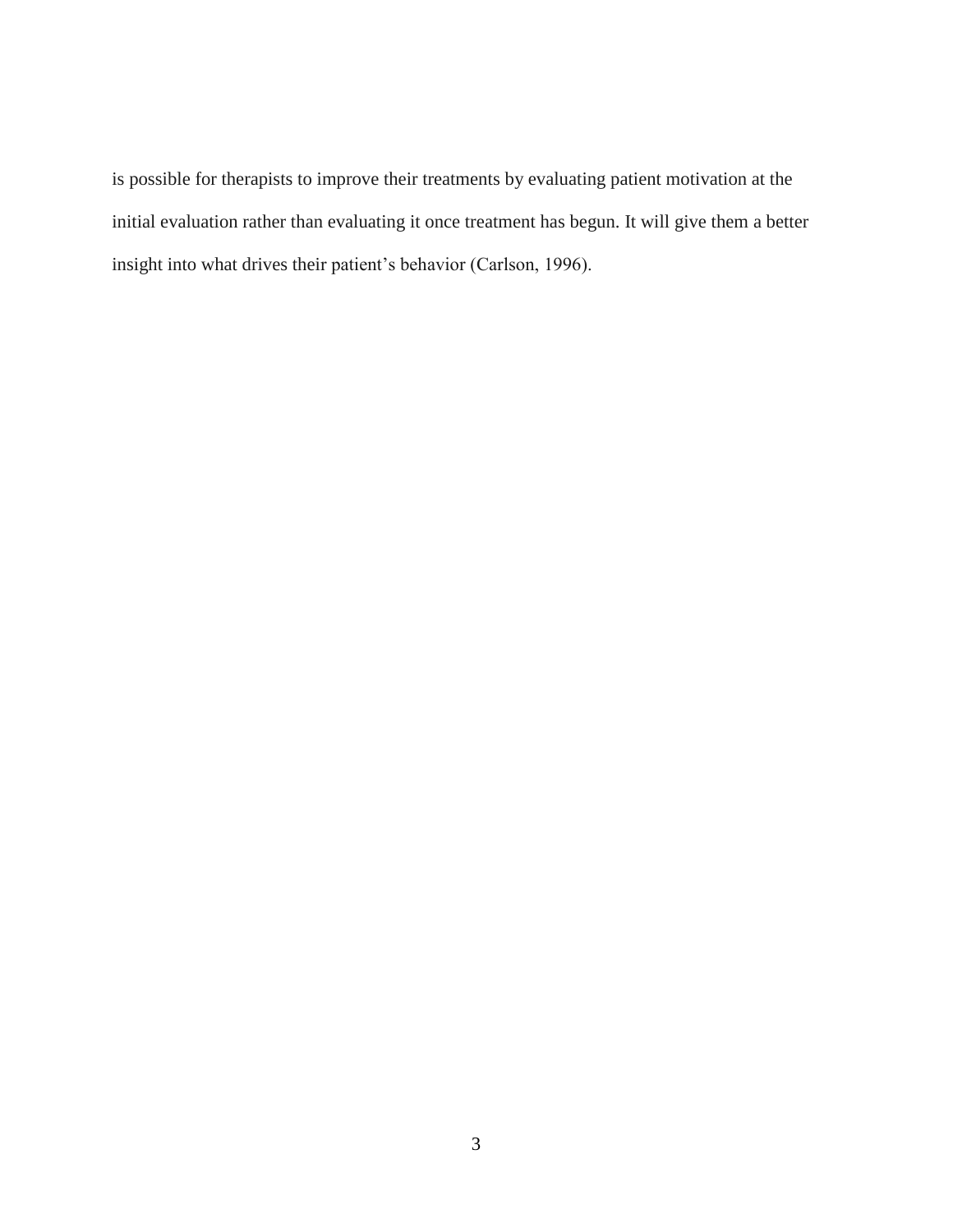## **CHAPTER 2: LITERATURE REVIEW**

In this literature review, I intend to explore the effects occupational therapy and motivation have on geriatric patients. Although there have been studies completed where motivation is only a small element of treatment, many of these studies have not given full consideration to the fact that motivation is one of the most important factors of treatment for the patient in both their sociological and psychological domains (Sharrott & Cooper-Fraps, 1986**).** As such, this literature review will provide additional insight into not only motivation itself, but also the impact of the social environment and psychological factors that impact geriatric patients. The analytical focus on both sociology and psychology based theories will provide the additional insight. Although numerous studies have been conducted on occupational therapy in different phases of human development, little analytical attention has been paid the pivotal role motivation has in successful treatment and advancement in therapy for patients of the geriatric population and those nearing their end of life (Sharrott & Cooper-Fraps, 1986).

Based on the research compiled in this literature review, it is my goal to explore the effect of motivation on geriatric patients in their occupational therapy treatment. It is important to educate staff and family members on how to create a social environment for the patient that is conducive for progress in their rehabilitation **(**Teitelman, Raber, & Watts, 2010**).** It is imperative to help the patient maintain a positive attitude, to know they are valued, and to help them feel validated. Through recognizing the impact of sociological and psychological factors, it is more likely for the patient to have a positive view of themselves and be more susceptible to receiving treatment and continuing to perform activities and occupations that are meaningful to them (Teitelman, Raber, & Watts, 2010).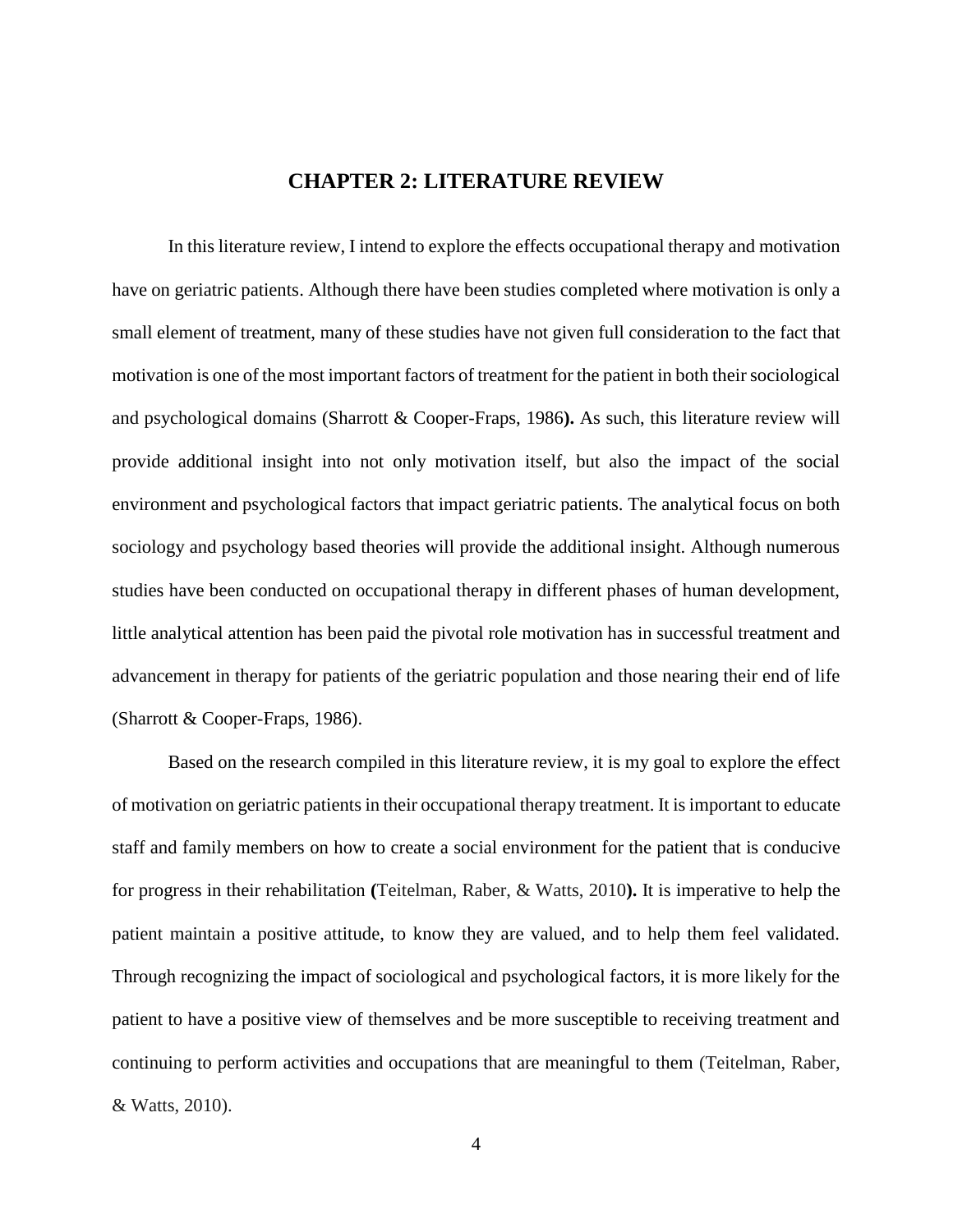#### **Review of Psychological Theories**

The preliminary review of literature revealed a connection between psychological theories and the treatment of geriatric patients. They were as follows: self-determination theory, occupational therapy theories, social cognitive theory, transtheoretical model of intentional change, motivational interviewing, and the intentional relationship model. Each theory provides insight into what factors impact a patient's motivation to participate in occupational therapy.

#### **Self-Determination Theory**

Self-determination theory is a theory of motivation that was introduced in 1985 by Robert Ryan and Edward Deci and is built on the foundation of three innate psychological needs; competence, autonomy, and relatedness (Ryan & Deci, 2000). It focuses on the importance of creating positive conditions that foster the development of enhanced intrinsic motivation, selfregulation, and well-being. (Ryan & Deci, 2000).

#### **Social Cognitive Theory**

Social cognitive theory is one of the most popular theoretical frameworks for understanding physical activity adoption (Lewis & Schuver, 2014). This theory emphasizes reciprocal determinisms, which is the interaction between individuals and their environments. The three main factors that influence behavior and behavioral choices are: the environment, individual personality characteristics and/or experience, and behavioral factors. Behavior is the product of the interplay between these three factors (Liguori, 2014). A component of social cognitive theory is self-efficacy, a person's confidence in their ability to successfully engage in and perform a specific behavior. Self-efficacy claims that the more confident a person is in their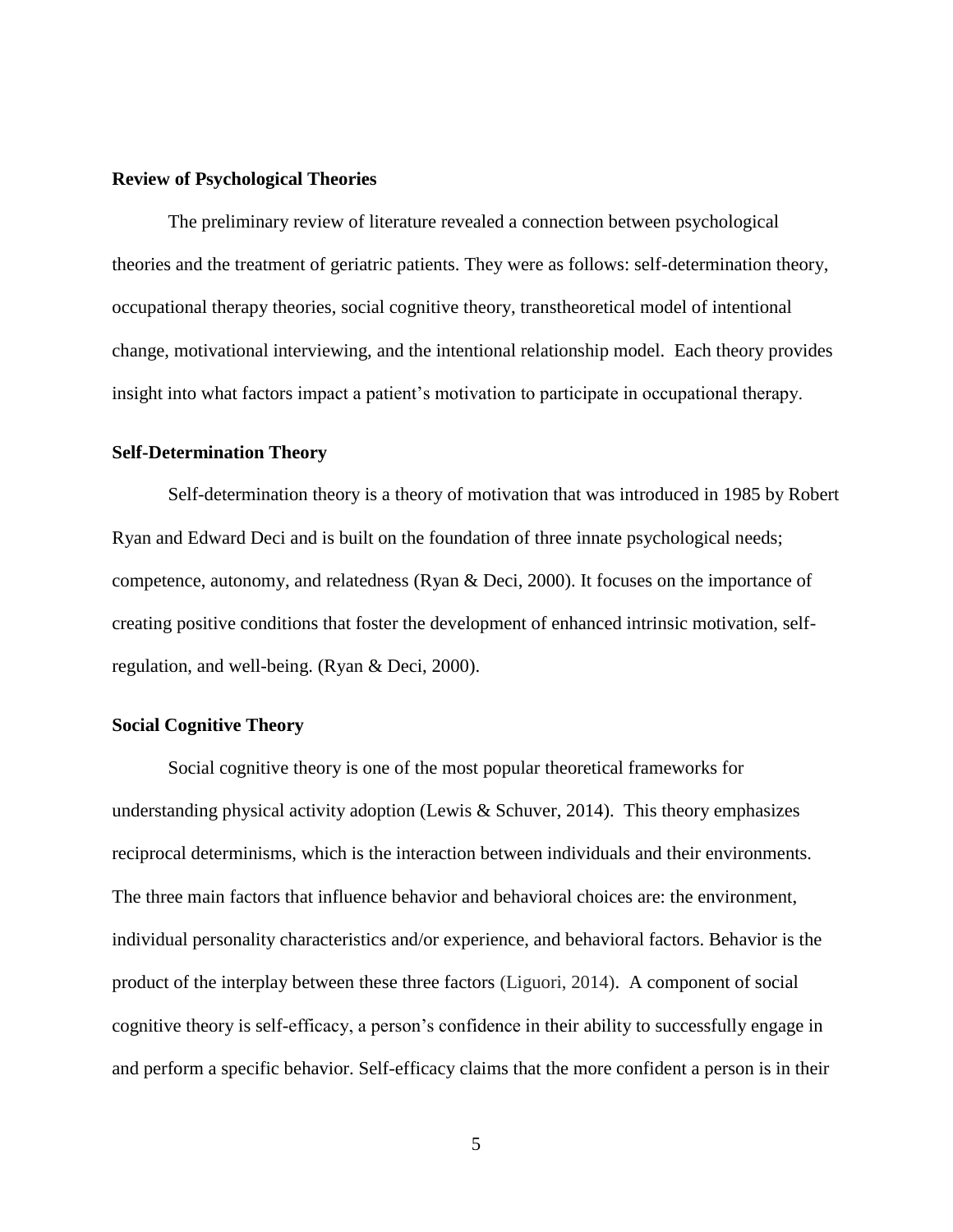capabilities and ability to success, the more likely they are to engage in that behavior (Lewis  $\&$ Schuver, 2014). Social cognitive theory relates to occupational therapy with its relevance to selfcare tasks including activities of daily living (Filiatrault & Richard, 2005). According to social cognitive theory, a person's perceived self-efficacy regarding their behaviors have an influence on the likelihood of whether or not they partake in certain behaviors. Thus a person with low perceived self-efficacy is less likely to engage in behaviors recommended to them by the therapist (Fugl-Meyer, Hellström, Lindmark, & Wahlberg, 2003).

Self-efficacy is a product of enactive mastery experience, vicarious experience, verbal persuasion, and physiological or affective states. The social cognitive theory has substantial evidence supporting it as an effective way to influence human behavior (Liguori, 2014). Monitoring an individual's behavior and performance based on task mastery and skill development may also have a positive influence on self-efficacy (Liguori, 2014). The focused interventions should be on what the individual can do to achieve the desired behavior change **(**Gage, 1992). Techniques for building self-efficacy that can also be applied to occupational therapy are verbal persuasion to reinforce task mastery, provide exposure to positive vicarious experiences, encourage patient to recall a previous successful behavior change, encourage shortterm goals, and encourage perseverance and praise efforts to achieve goals and not just the goals themselves **(**Gage, 1992).

#### **Transtheoretical Model of Intentional Change**

The Transtheoretical Model of intentional change (TTM) is one of the most common motivational theories used in occupational therapy because it has been well developed (Helfrich, 2013). The focus of TTM is to assess the individuals' readiness to change and measures the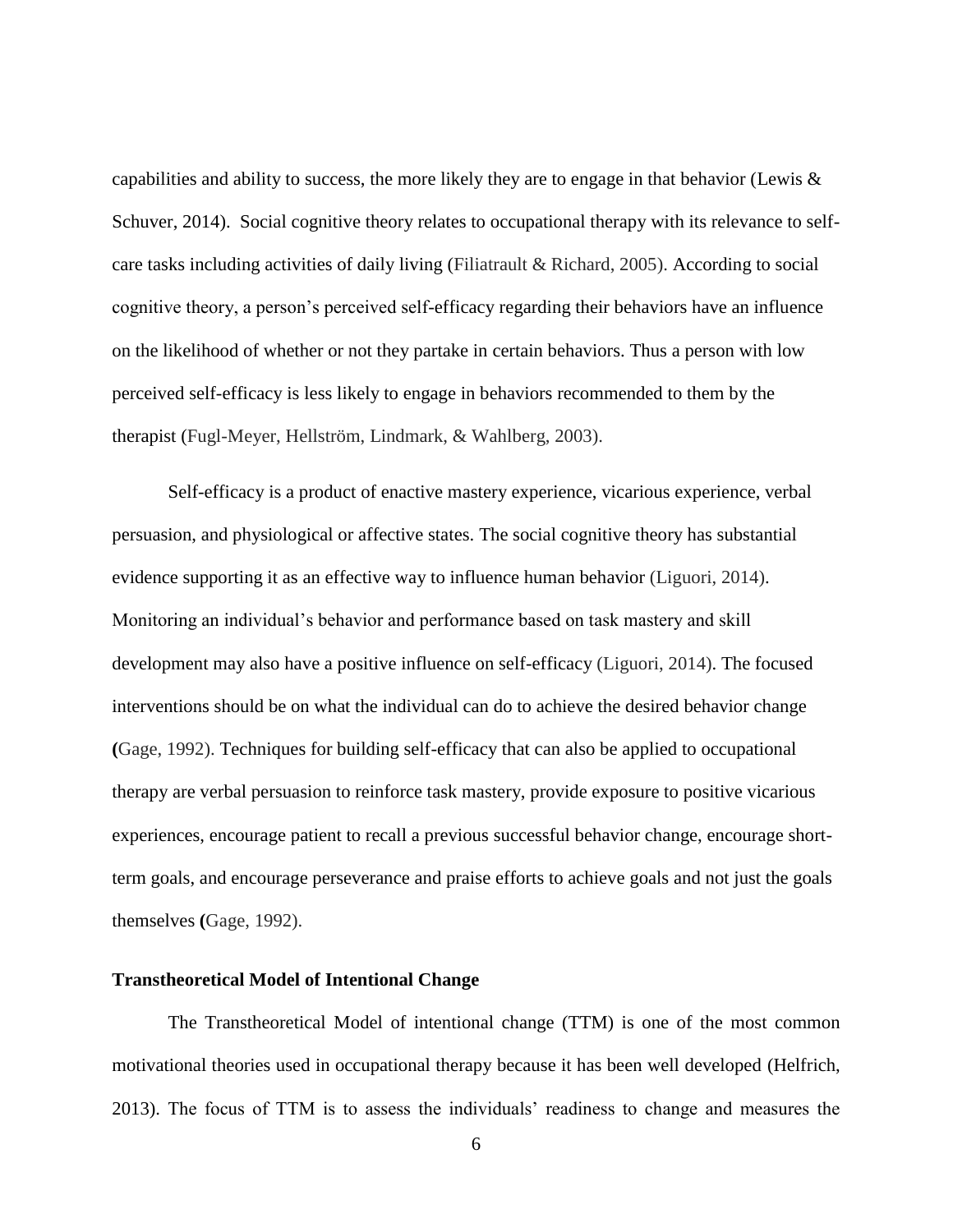individual's progress towards meeting their goals during the process of occupational therapy intervention (Helfrich, 2013). The theory has five stages of behavior change: precontemplation, contemplation, preparation, action, and maintenance (Helfrich, 2013). Effective occupational therapy interventions address which of the five stages the individual is in. Self-efficacy is crucial in effecting change and increasing skills to build up the patient's self-efficacy is critical for the TTM (Helfrich, 2013).

#### **Motivational Interviewing**

A technique used in clinical settings to encourage patients to consider and employ change is motivational interviewing (Helfrich, 2013). The principles of motivational interviewing involve expressing empathy about the change being considered, developing discrepancy between present behavior and important personal goals or values, rolling with resistance by avoiding arguing for change and inviting new perspectives, and supporting self-efficacy through the person's belief in the possibility of change (Helfrich, 2013). There are four skills necessary for the occupational therapist to conduct motivational interviewing. The skills are asking open questions, reflective listening, affirming, and summarizing (Helfrich, 2013).

#### **Intentional Relationship Model**

The intentional relationship model (IRM) involves the occupational therapist being able to maneuver a patient's interpersonal challenges while furthering participation in occupations (Taylor, 2013). The IRM provides an interpersonal reasoning approach to the communication between the therapist and patient. The four main components of the IRM are the client, the interpersonal events that occur during therapy, the therapist's use of self, and the occupation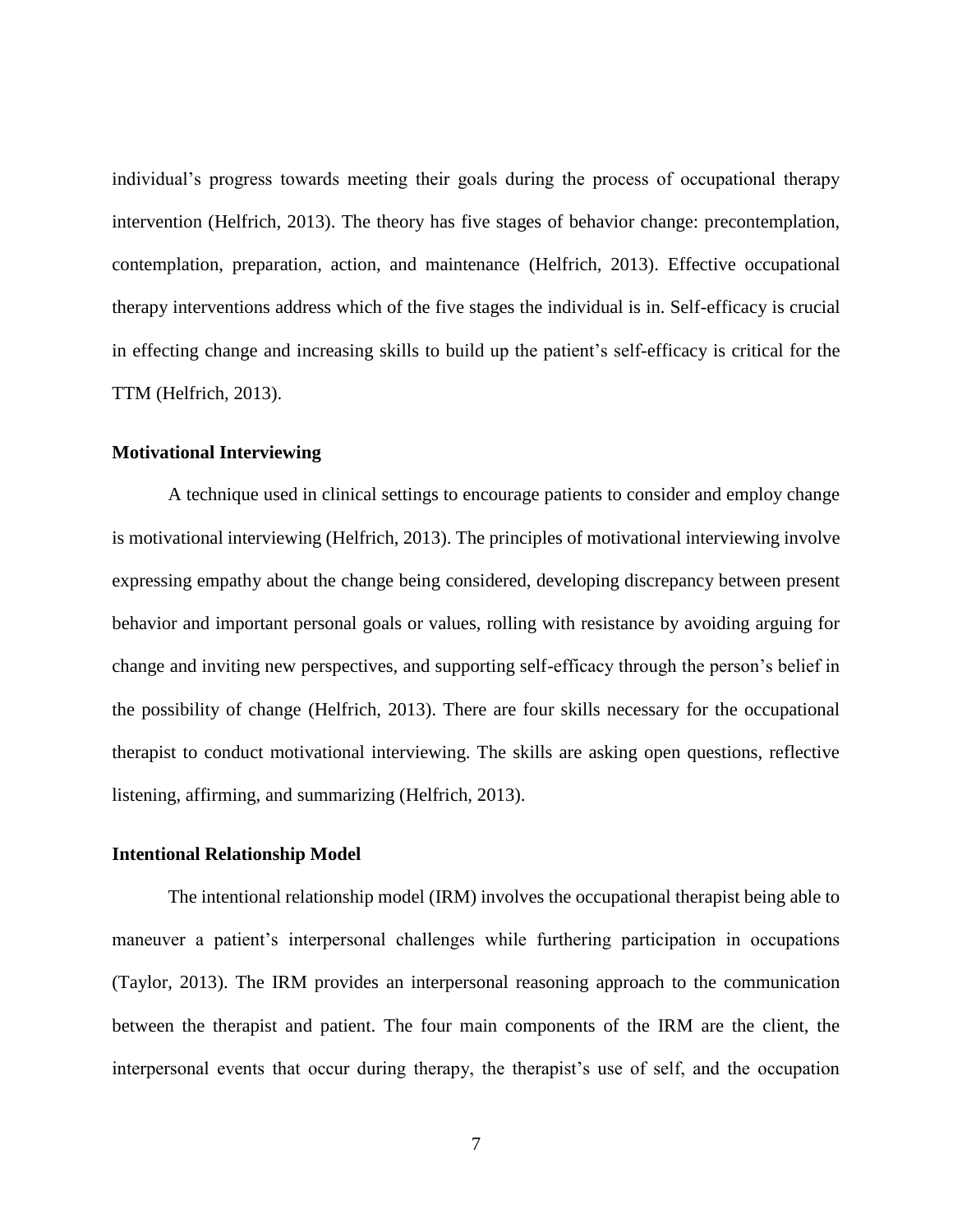(Taylor, 2013). Individuals react to their chronic conditions and illnesses differently and it is important for the occupational therapist to be able to recognize these events taking place in order to encourage and motivate their patients. The basis of the intentional relationship model demonstrates the importance of the therapist recognizing the interpersonal events that occur and know how to adapt treatment accordingly to promote progress and successful completion of goals (Taylor, 2013).

When exploring motivation's role in occupational therapy treatment self-determination theory, social cognitive theory, the transtheoretical model of intentional change, motivational interviewing, and the intentional relationship model all were found to relate to the purpose of this thesis. Social cognitive theory addresses a person's self-efficacy which can play a substantial role in motivating the patient to participate in the activities they need to do and enjoy doing in their lives (Gage, Noh, Polatajko, & Kaspar, 1994). These theories provide an insight into the effects of occupational therapy rehabilitation and motivation on geriatric patients.

Self-determination theory relates to motivation and rehabilitation because it fosters the development of intrinsic motivation, self-regulation, and well-being; all of which have an impact on occupational therapy treatment by creating positive conditions that foster the development of enhanced intrinsic motivation, self-regulation, and well-being (Ryan & Deci, 2000). Social cognitive theory's component of self-efficacy has a direct impact on a patient's motivation to participate in occupational therapy treatment because a person is more likely to be engaged if they are confident in their abilities (Lewis & Schuver, 2014). The Transtheoretical Model of intentional change (TTM) is one of the most common motivational theories used in occupational therapy and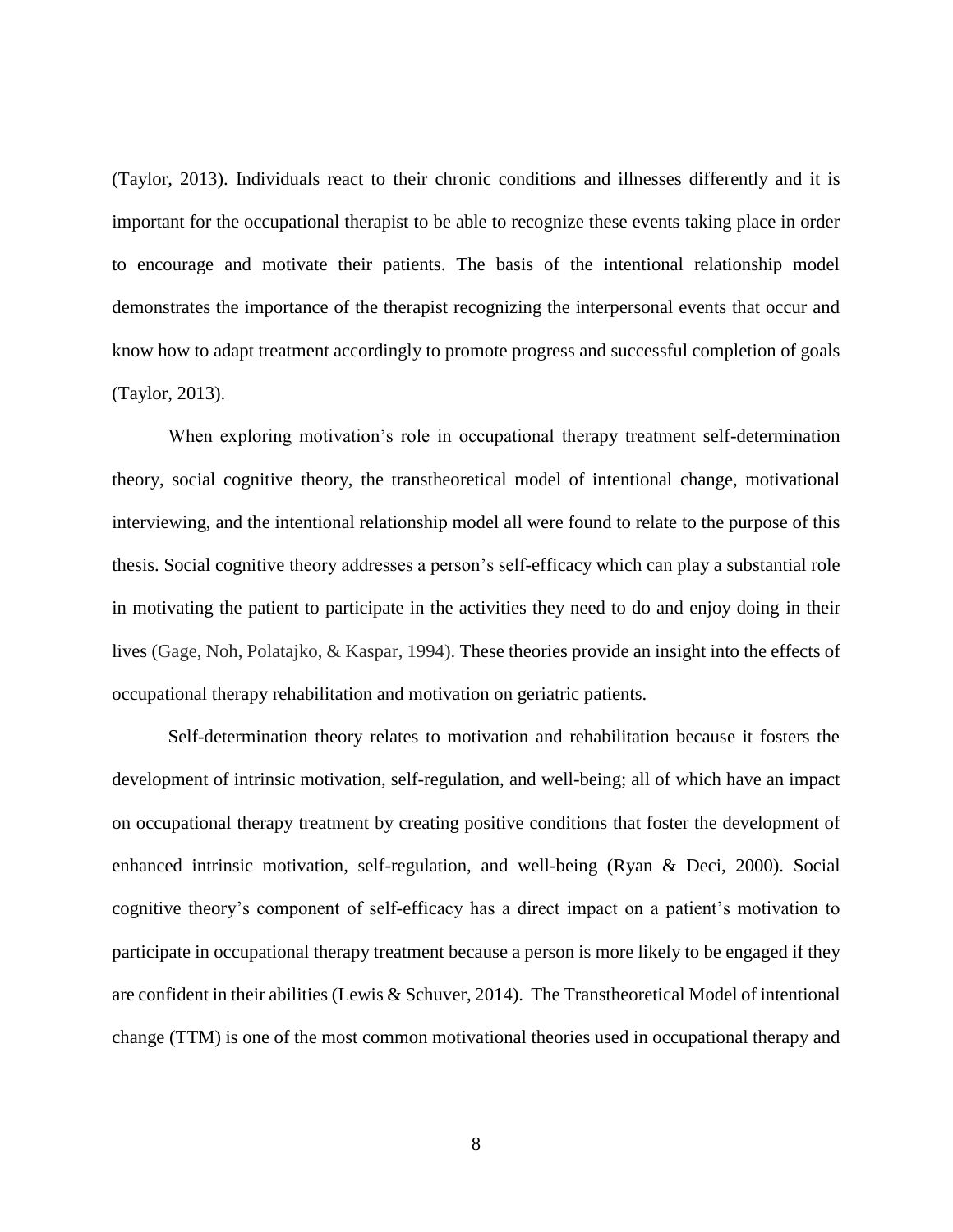assesses if the individual is ready to change their behaviors and measures their progress throughout treatment (Helfrich, 2013).

When assessing motivation, an important technique used in clinical settings to encourage patients to consider and employ change is motivational interviewing. Motivational interviewing helps to motivate the patient to participate in occupational therapy and provides the therapist with a better insight into the person's behavior and allows them to express empathy with their patient (Helfrich, 2013). The intentional relationship model (IRM) involves the occupational therapist being able to maneuver a patient's interpersonal challenges while helping them to participate in occupations (Taylor, 2013). The IRM has four main components. They are the client, the interpersonal events that occur during therapy, the therapist's use of self, and the occupation (Taylor, 2013). Individuals react differently to their chronic conditions and illnesses and it is important for the occupational therapist to be able to recognize these events to help encourage and motivate their patients. Chapter 3 will elaborate on the methodologies used when conducting this literature review.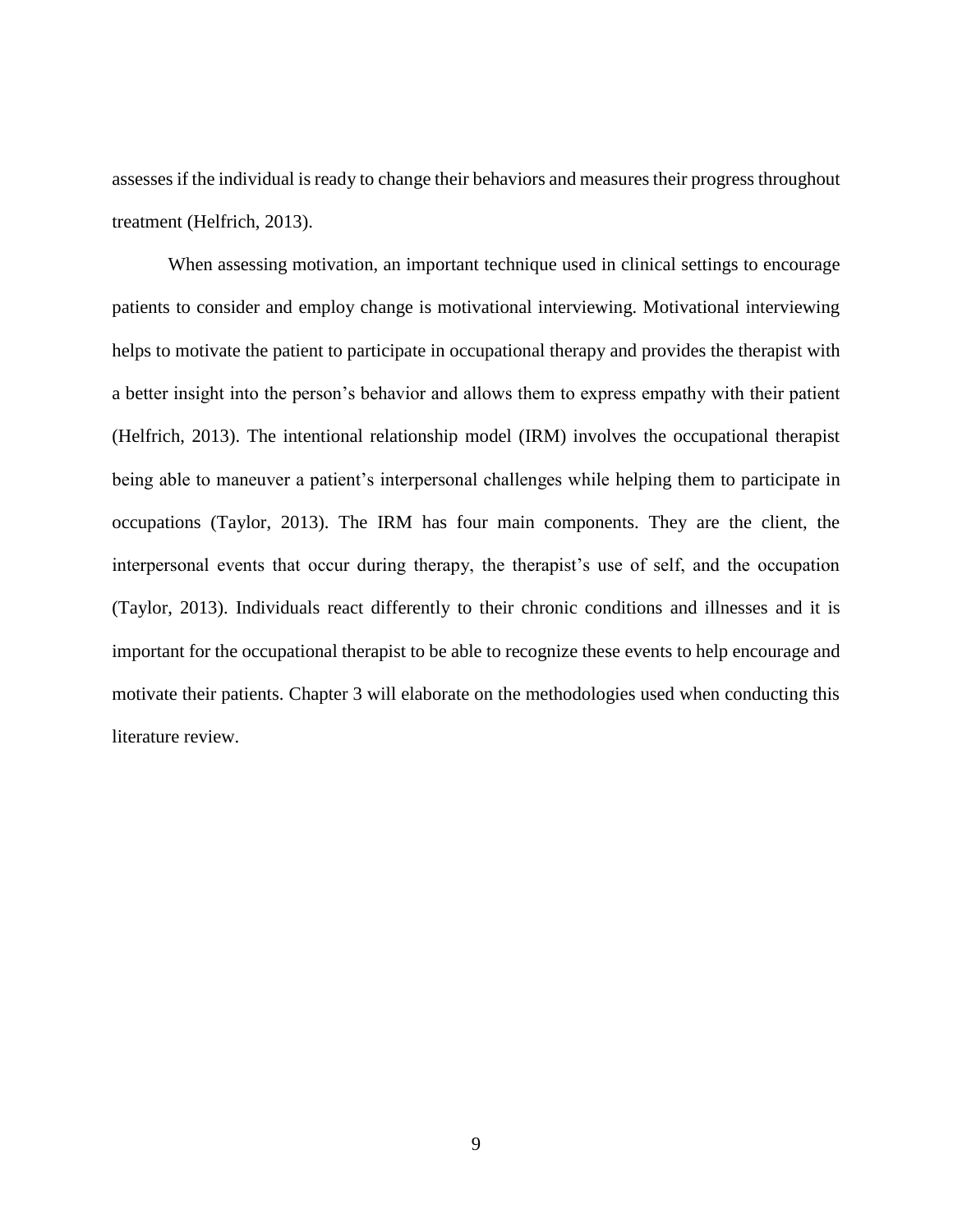## **CHAPTER 3: METHODOLOGY**

This thesis examines empirical data in occupational therapy as it relates to motivation impacting the occupational therapy treatment in geriatric patients. The research studies collected for this thesis are organized through a systematic literature review that includes an analysis of studies conducted using data collection methods including surveys, questionnaires, interviews, and studies conducted on in occupational therapy geriatric patients with motivation as an key element in the studies. It is crucial to clearly define the term geriatrics and baby boomers for the purpose of this thesis. Therefore, for the purpose of this thesis, a press release by the U.S. Census Bureau (2011) defines baby boomers as people born between the years 1946 and 1964, giving the age range of 50 through 69 as of 2015. The geriatric population consists of individuals 65 years and older (Hobbs & Damon, 1996).

#### **Study Selection**

The consistency across these two definitions established the age demographic for the purpose of my research. Only individuals 65 years and older were considered and are included. It was also imperative to define what a purposeful activity is in relation to occupational therapy treatment. For the purpose of this thesis, purposeful activities are goal-directed behaviors or tasks that the individual considers meaningful (American Occupational Therapy Association, 1993).

#### **Data Sources**

Keyword searches for the population, context, and construct of interest for my research have been identified through the following databases and journals: SPORTDiscus, Google Scholar, The American Journal of Occupational Therapy, Canadian Journal of Occupational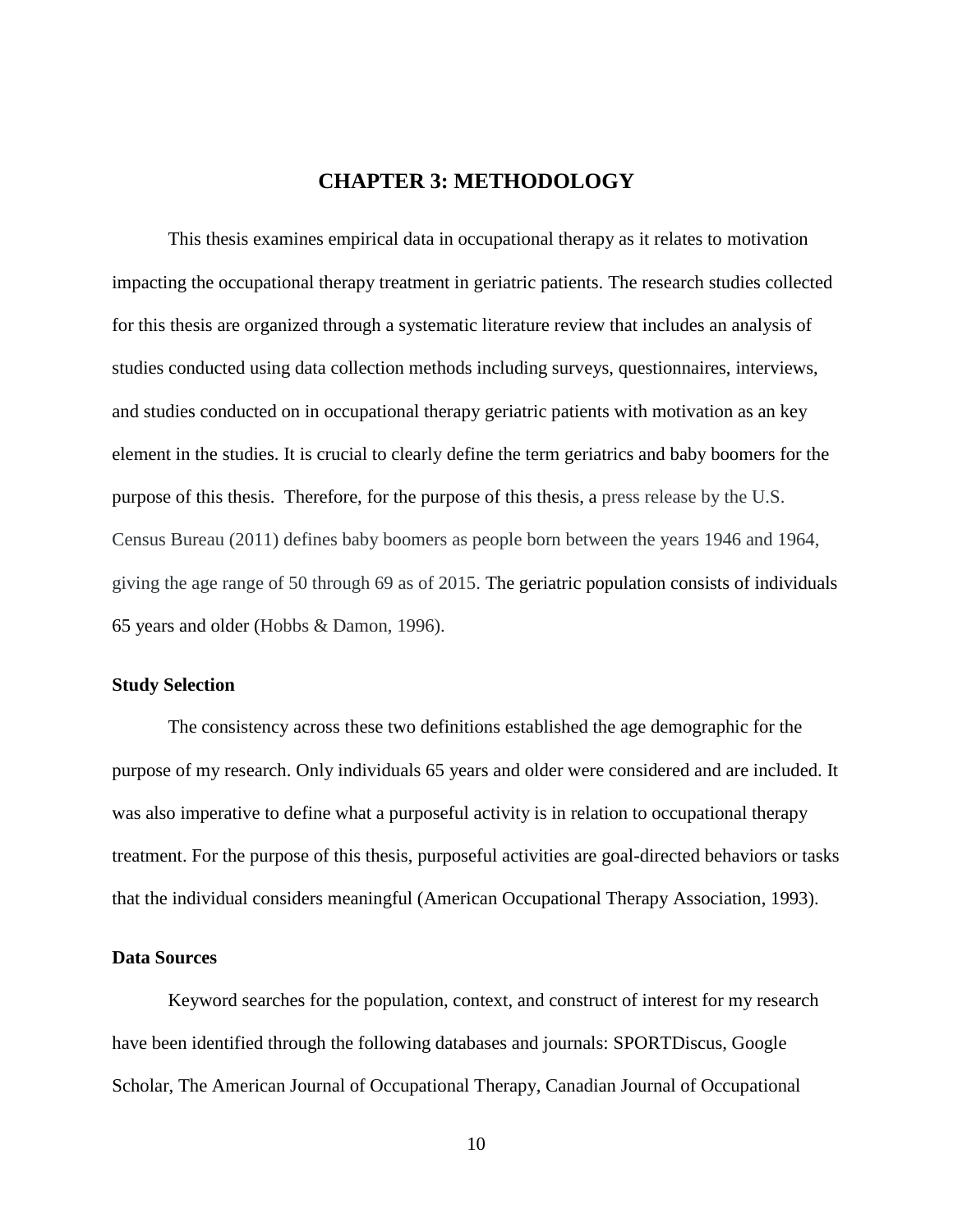Therapy, Topics in Geriatric Rehabilitation, and Physical & Occupational Therapy in Geriatrics. Keyword search terms included occupational therapy, geriatrics, baby boomers, self-efficacy motivation, intrinsic motivation, extrinsic motivation, volition, and physical therapy. In order to limit my research and remain current, only studies and peer-reviewed scholarly articles dated 2000 to current day were considered. Inclusion criteria, for the purpose of this research evolved through the study and were limited based on the subjects of each study.

Once all data was collected, research was compiled based on the psychological theories used as a framework in the studies. Distinct trends began to emerge. As previously mentioned, self-determination theory, social cognitive theory, transtheoretical model of intentional change, motivational interviewing, and the intentional relationship model were the theories and models most prevalent. The previously mentioned theories uncovered an interrelated connection between self-efficacy and motivation (Gage, Noh, Polatajko, & Kaspar, 1994). Furthermore, a connection with imagery and its role in motivating patients to perform activities was meaningful to them (Riccio, Nelson, & Bush, 1990). The purpose of this methodology was to allow volition, social environment, affirmation, and self-efficacy to emerge as key factors that impact a geriatric patient's motivation in occupational therapy.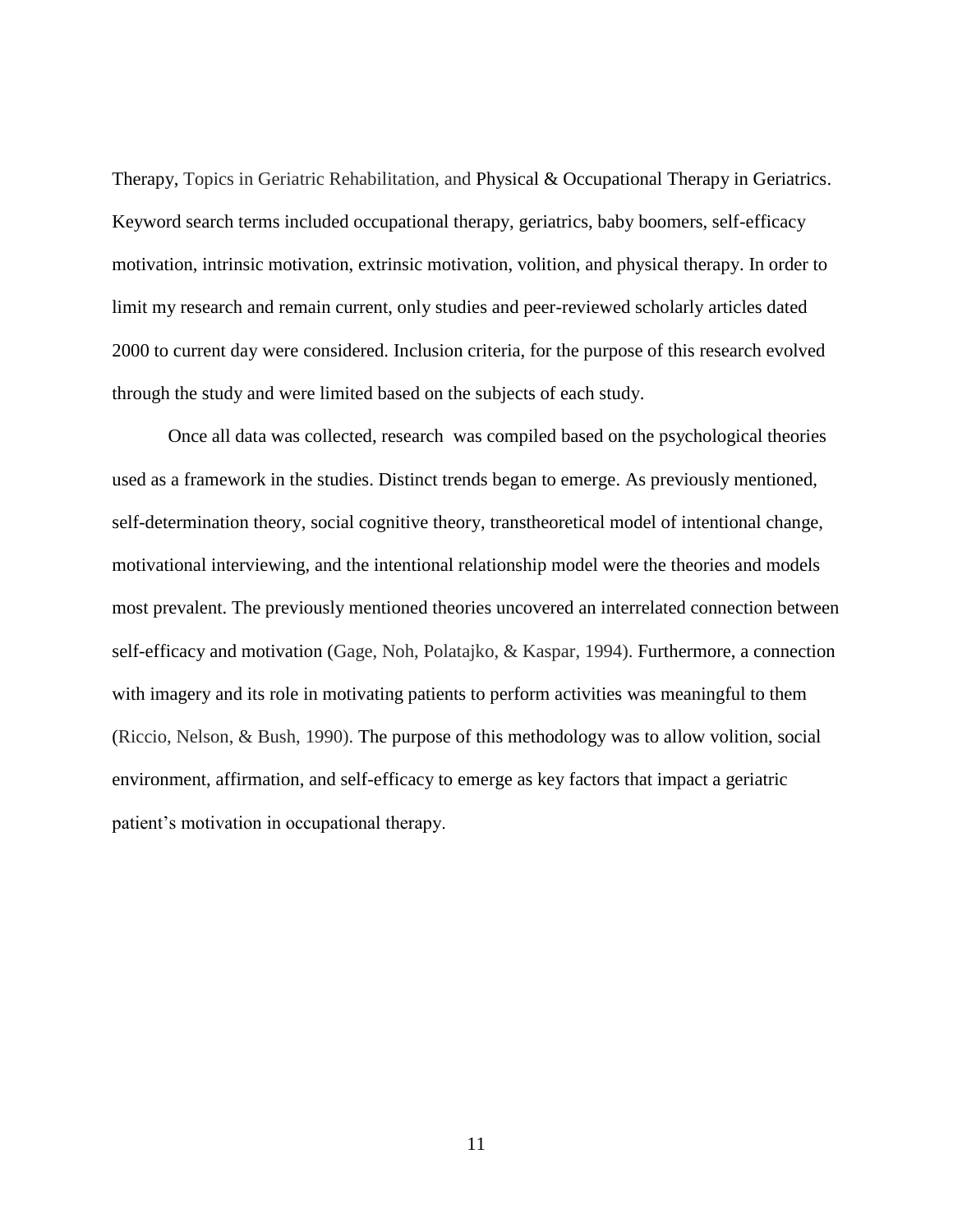### **CHAPTER 4: RESULTS**

The purpose of this thesis was to examine the effects of occupational therapy rehabilitation on geriatric patients by reviewing studies conducted on motivation in occupational therapy. After reviewing eleven studies in peer reviewed journals concerning research conducted related to the effects of motivation on occupational therapy rehabilitation of geriatric patients, the studies referenced below have been included in the results and have met the criteria previously set. The research studies collected for this thesis were organized through a systematic literature review that includes an analysis of studies conducted using data collection methods including surveys, questionnaires, and studies conducted on occupational therapy geriatric patients with motivation as an key element in the studies To establish the age demographic for the purpose of this research, baby boomers and geriatric adults are people born between the years 1946 and 1964, giving the age range of 50 through 69 as of 2015 (U.S. Census Bureau, 2011). Individuals 65 years and older were considered and are included. It was also imperative to define what a purposeful activity is in relation to occupational therapy treatment. For the purpose of this thesis purposeful activities are goal-directed behaviors or tasks that the individual considers meaningful (American Occupational Therapy Association, 1993).

A study by Janssen and Stube (2013) explored older adults' perception of physical activity as it impacted their aging and occupational therapy treatment. The researchers found people are more likely to participate in activities that are meaningful and enjoyable to them. It was important to the researchers that occupational therapists understand how physical activity becomes meaningful for the geriatric population. This understanding is valuable to occupational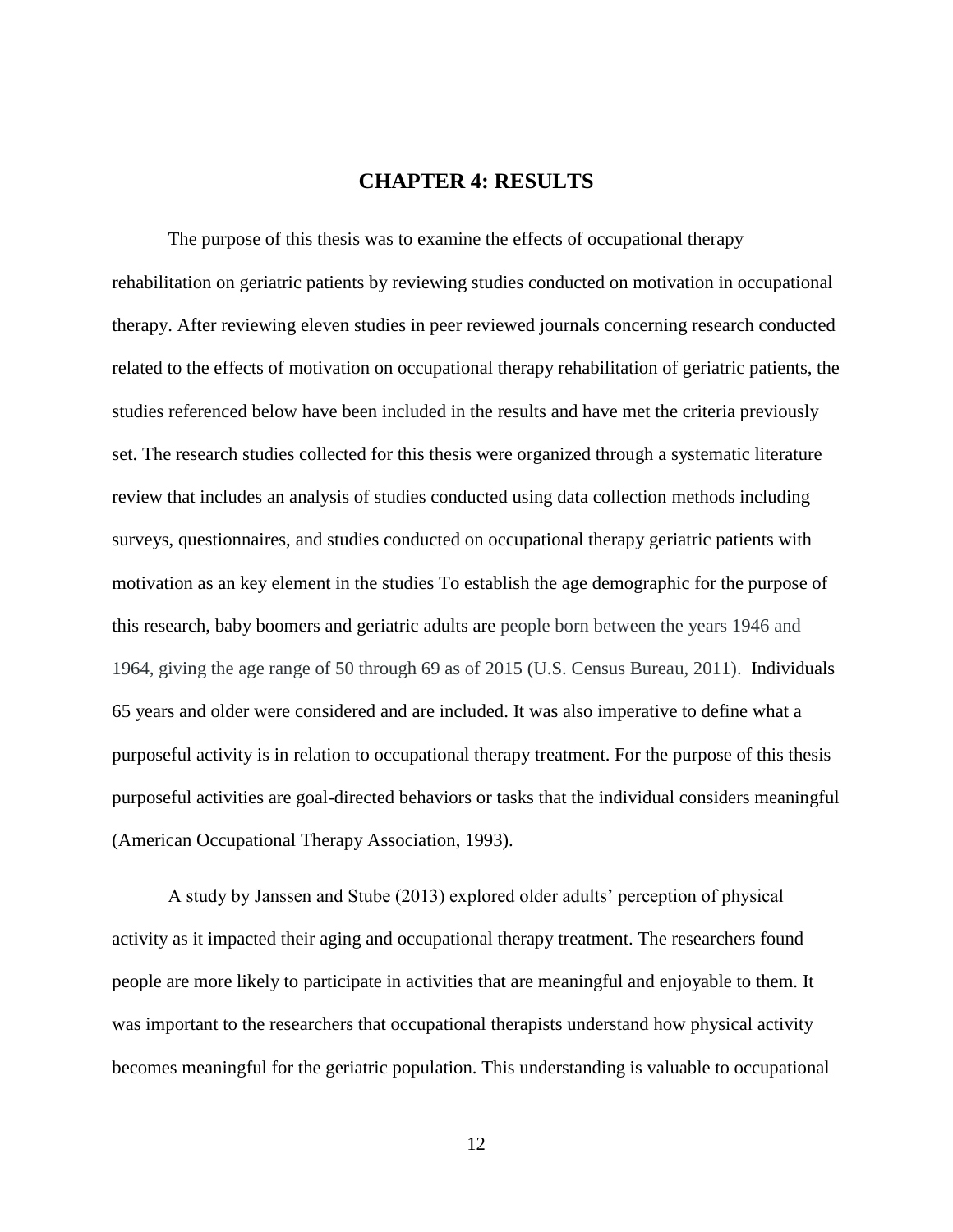therapists that are promoting productive aging. The study looked to answer the questions "How does PA become a meaningful occupation in older adults?" and "How does PA become sustainable in community-dwelling older adults?" The intentional relationships model was utilized by the study (Taylor, 2013).

Their study took 15 community-dwelling older adults who were over the age of 65. An experienced occupational therapist in clinical practice and qualitative research methodology conducted an initial interview with the participants and observed them in their preferred locations for one hour a week over a period of 2 months. Their main finding was older adults continue individual patterns of meaning physical activity across their lifespans when they have support to adapt to their age-related limitations (Janssen & Stube, 2013). They confirmed occupational therapists have an important role in motivating community-dwelling older adults to participate in meaningful activity. They should promote and design physical activity plans that address the person's unique, age-associated concerns (Janssen & Stube, 2013). A blend of intrinsic and extrinsic factors were key to understanding the older adults' participation in physical activity.

Physical activity was found to become a meaningful occupation when participants were able to attach their PA to their values such as desires for wellness, social factors, or productivity (Janssen & Stube, 2013). A fear of falling also illuminated a need for control over PA. Sustainability was possible when the older adults were able to adapt to their age-related limitations. From the results of the study, I found the social ecological model to be relevant to the study as well (Lewis & Schuver, 2014). There were intrinsic and extrinsic factors that impacted the geriatrics participation in physical activity. The study revealed older adults found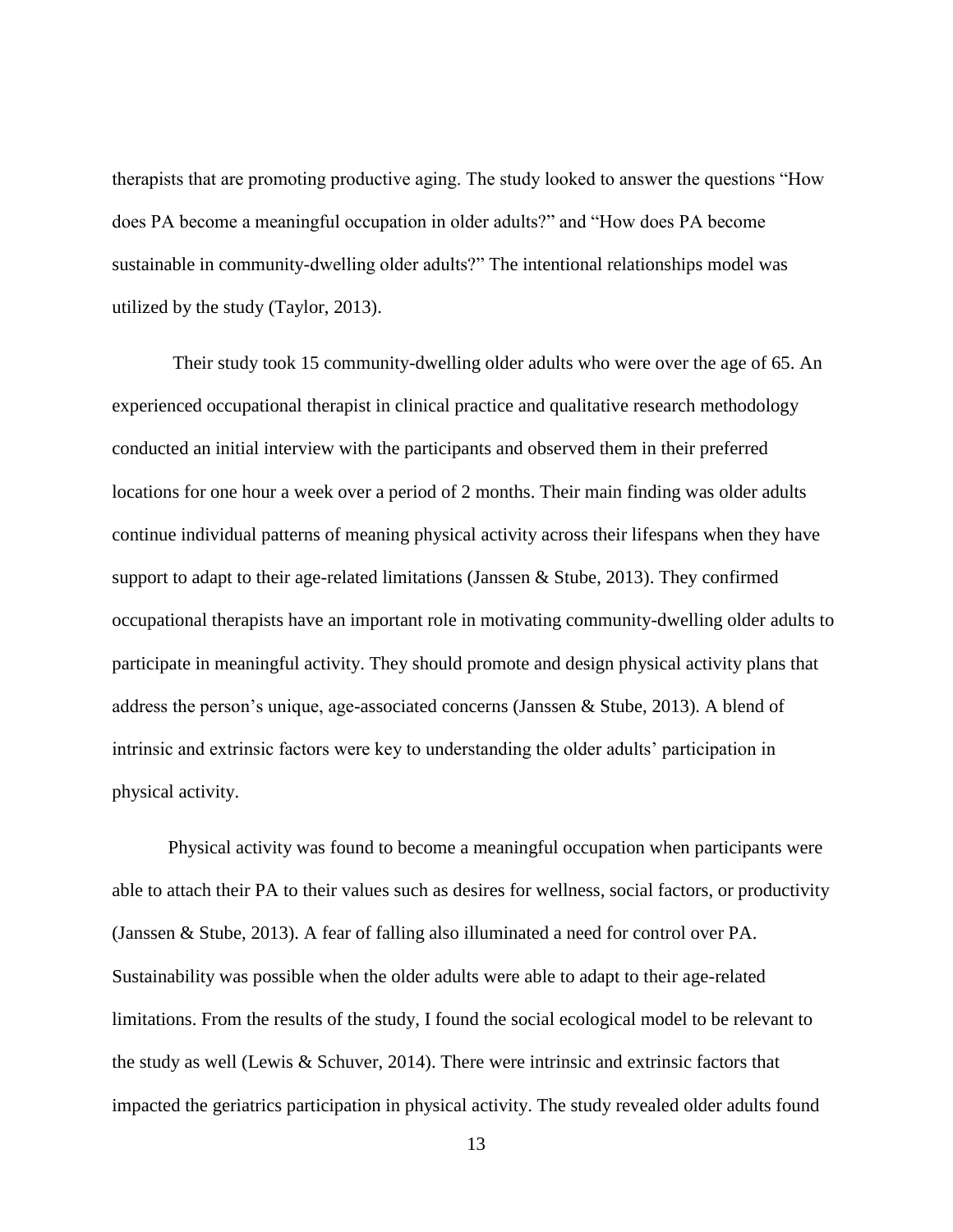meaning in their activities based on their beliefs in wellness or based on the social factors associated with physical activity (Janssen & Stube, 2013).

Carin-Levy, Kendall, Young and Mead (2009) conducted a study to explore the findings emergent from a randomized controlled trial of exercise versus relaxation post stroke. Utilizing social cognitive theory, they developed a 12-week program with 24 participants being separated into two groups. They used a pragmatic, qualitative program evaluation to explore the participants' experiences in their group exercise classes. There were originally 66 trial participants but only 50 met the inclusion criteria. From the 50 participants they were narrowed down to 25 total participants through random selection. The participants were aged 48-85.They were randomly assigned to groups by choosing names from a list of trial participants. To gain a better understanding on the participants' perspectives on exercise, the researchers conducted indepth, semi-structured interviews to evaluate the participants' experiences with exercise or relaxation classes post-stroke. The interviews were audiotaped. They were person-centered in design, which allowed the individual to convey their own views and concerns on their own terms.

One group participated in an exercise class and the other group participated in a relaxation class. Once the data was analyzed, they concluded that both classes had a positive effect on participants' motivation to attend class and also to partake in other purposeful activities throughout the day (Carin-Levy, Kendall, Young & Mead, 2009). Many felt that their attendance in class enabled them to venture out more frequently. In addition, the participants had an overall improvement in their self-perceived quality of life. The results of the study revealed five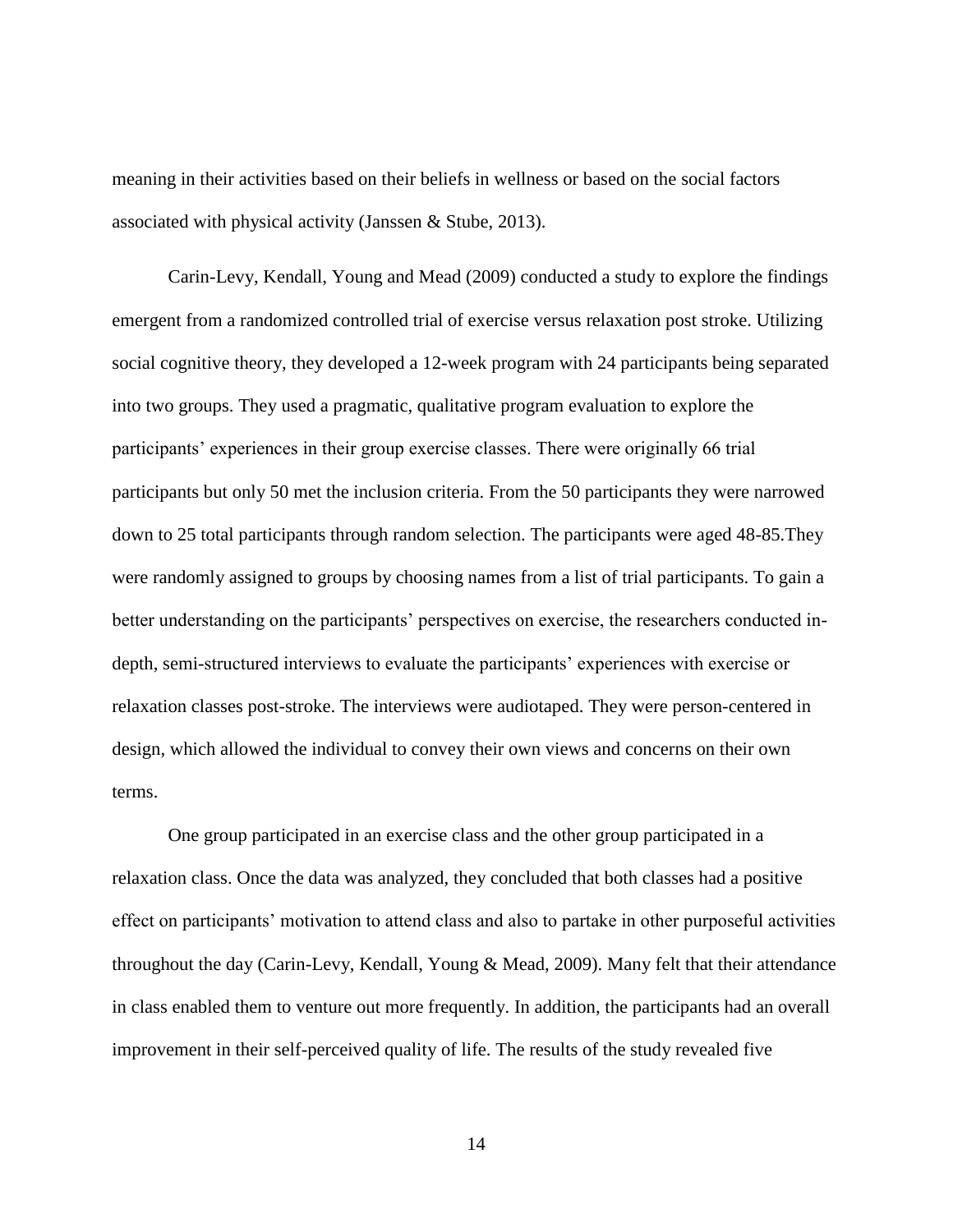recurring themes: self-perceived quality of life, empowerment, motivation, enjoyment, and the long-term effects of class participation (Carin-Levy, Kendall, Young & Mead, 2009).

All participants reported they enjoyed the class and there was no difference between the exercise and relaxation groups' statements. The classes had a positive impact on the participants as it gave them a welcome social situation that motivated them to recover from their previous strokes, improved psychosocial functioning, and more confidence (Carin-Levy, Kendall, Young & Mead, 2009).The participants' comments reflected an improvement in their self-perceived quality of life (Carin-Levy, Kendall, Young & Mead, 2009). They said the classes benefited them in their daily lives and activities with one participant saying they felt stronger and were more confident because of the classes. Their psychological well-being improved as a result of socializing in classes and being encouraged to get out of the house more. Participants said the classes began to feel like a family and the mutually supportive environment and comfort helped them to feel connected and not so alone. The findings of the study had important implications for occupational therapy practitioners. As a result, stroke patients could benefit from exercise and relaxation classes after being discharged from the hospital and cleared to exercise. It is possible that their quality of life can be improved by participating in activities (Carin-Levy, Kendall, Young & Mead, 2009).

Another relavent study recruited 253 geriatric adults to complete the Health Enhancement Lifestyle Profile (HELP), a comprehensive self-reported questionnaire that measured healthpromoting behaviors (Peralta-Catipon and Hwang, 2011). Lifestyle for the purpose of the study is a complex health dimension that involves personal, environmental, behavioral, and occupational factors. A health-related lifestyle should be holistic (Peralta-Catipon & Hwang,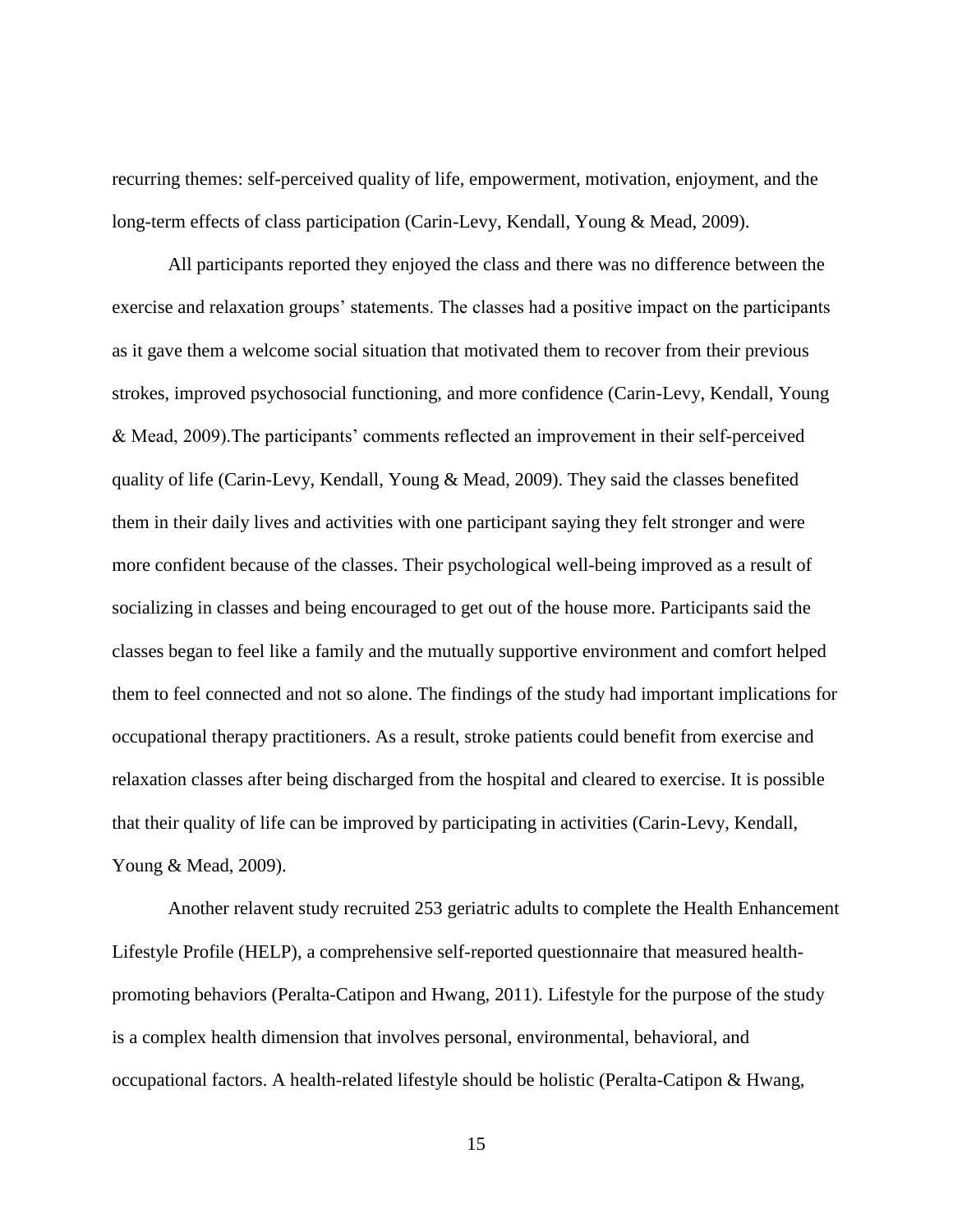2011). Personal factors such as age, gender, education, socioeconomic status, marital status, living arrangements, and chronic health problems all can influence a person's heath-related lifestyle (Peralta-Catipon and Hwang, 2011). The purpose of the study was to determine which personal factors might predict health-related lifestyles in community-dwelling geriatric adults. The participants in the study were over the age of 55 and consisted of 148 female and 105 male participants. The study was conducted to determine the significance of several personal factors in predicting healthy lifestyle factors. The study utilized social cognitive theory and with results showing that positive lifestyle behaviors in older adults led to fewer adverse health conditions (Lewis & Schuver, 2014).

This study was based on other studies that identified self-rating of health led to the understanding of motivation, self-efficacy, personal values, and preferences as factors that influenced health-promoting behaviors. Personal health conditions, including the amount of chronic diseases and self-perception of health status, were found to be the best predictors of lifestyle measure. A person's age, gender, employment status, race, and education were other aspects that predicted health-related lifestyles in geriatric adults (Peralta-Catipon & Hwang, 2011). The results suggested a person with more positive lifestyle behaviors may have fewer negative health conditions. Self-rating of health was found to be a possible key factor in predicting and understanding the influence of self-efficacy, motivation, personal values, and preferences on health-promoting behaviors in older adults. The findings of the study showed occupational therapy interventions to address older adults' health self-efficacy beliefs and motivation could help provide information to support and maintain healthy lifestyle choices (Peralta-Catipon & Hwang, 2011).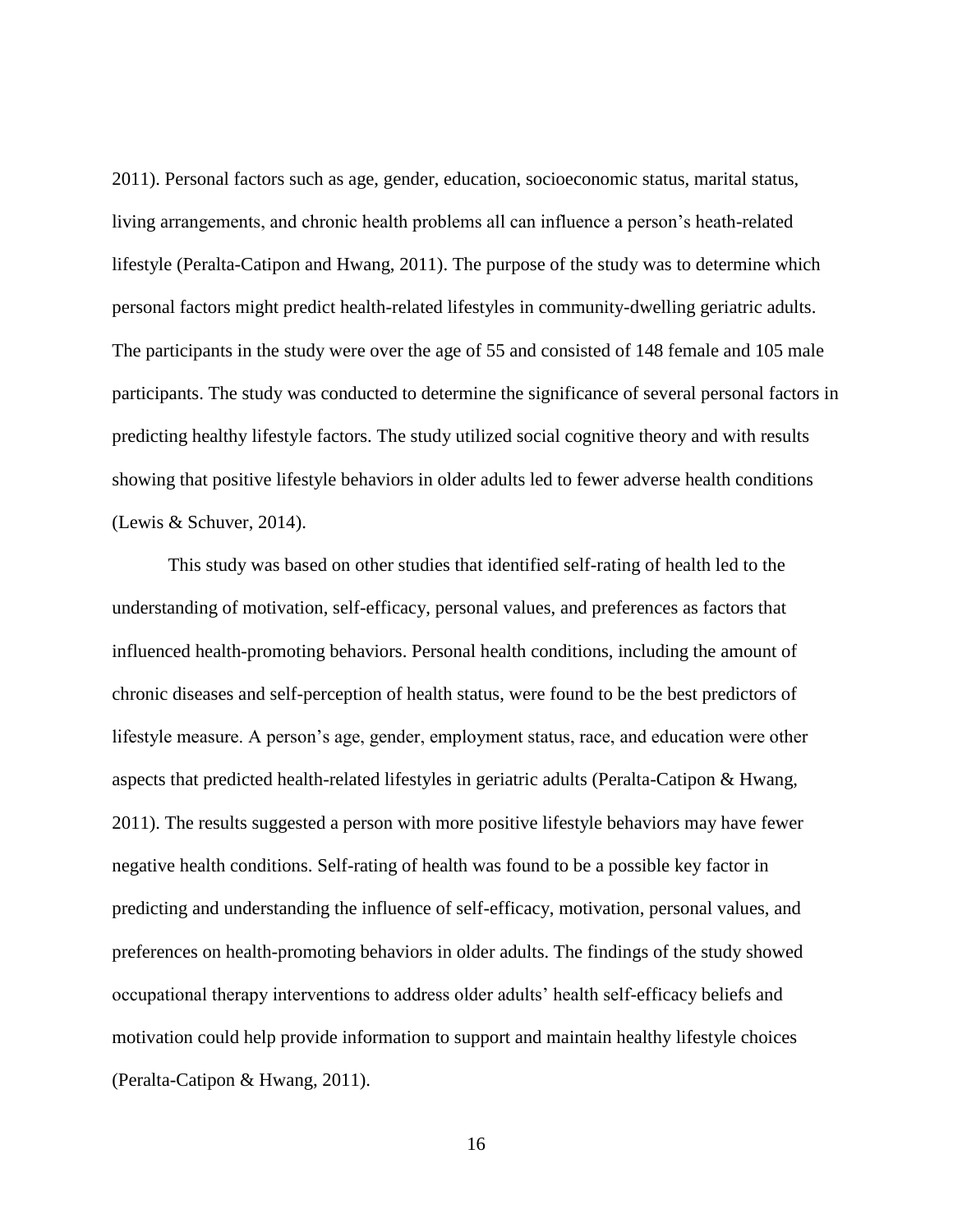An understanding of all factors that effect motivation will aid rehabilitation professionals to cope with patient disengagement in occupational therapy (MacLean, Pound, Wolfe & Rudd, 2002). The following practices were found to positively affect patient motivation: clear and revisable goal setting, attempting to make the patient feel their views on their rehabilitation are valid and welcomed, accepting the patient's idiosyncrasies, and avoiding clashing with the patient's value systems (MacLean, Pound, Wolfe & Rudd, 2002). The study investigated how stroke rehabilitation professionals understand the concept of motivation and how they integrated that understanding of motivation into their practice with patients (MacLean, Pound, Wolfe & Rudd, 2002). Social cognitive theory was a factor in clinicians understanding which social and personality factors impacted their patients, and how they could modify their treatment based on their patients' unique factors affecting their motivation. The premise of their study was the suspicion that motivation plays a pivotal role in determining the outcome of therapy. Since motivation is a subjective concept, they wanted to determine the range of occupational therapy professionals' understanding of what patient motivation is.

Three broad groups were identified (MacLean, Pound, Wolfe & Rudd, 2002). Motivation was considered to be an internal "personality" trait of the individual patient and was understood as a part of someone's internal disposition. The second considered motivation to be affected by social factors and stressed understanding social factors when evaluating motivation. The third considered social factors and personality factors to both contribute to motivation. Motivation is believed to play a vital role in patient outcomes in occupational therapy (MacLean, Pound, Wolfe & Rudd, 2002). Goal setting was considered an essential component of an effective rehabilitation and offered an opportunity to motivate patients in the occupational therapy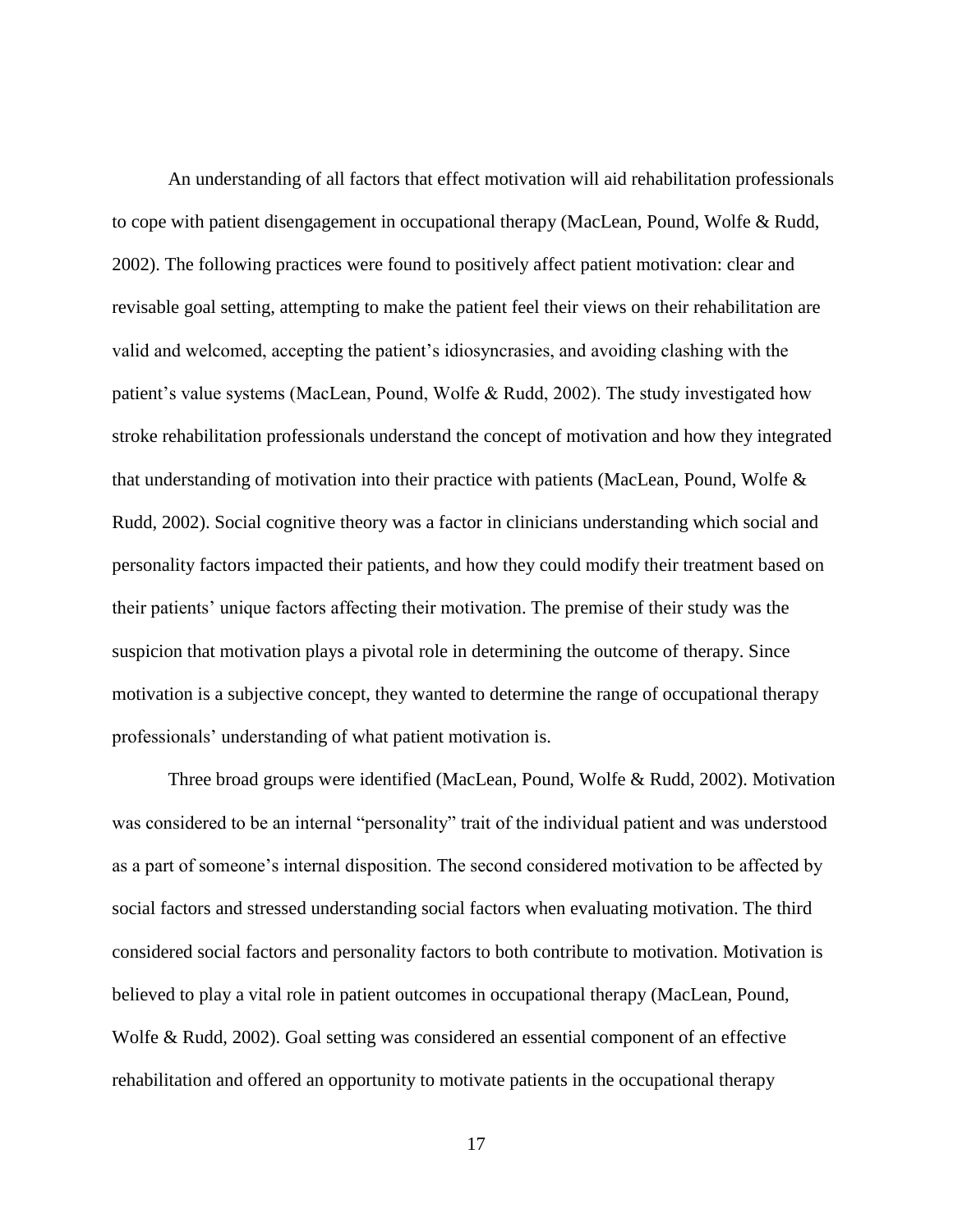treatment (MacLean, Pound, Wolfe & Rudd, 2002). They also identified patients were more likely to achieve goals when they understood the therapist's reasoning behind setting those goals. By involving the patient in the goal setting process and helping them understand the therapeutic reasoning behind those goals, the occupational therapist can enhance their patient's engagement (MacLean, Pound, Wolfe & Rudd, 2002). By having the therapist explain the reasoning behind their goal-setting the patient felt more support by their therapist and was more likely to be motivated to work harder during their rehabilitation (MacLean, Pound, Wolfe & Rudd, 2002).

Most "motivated" patients are believed to perform better in rehabilitation activities and make more progress in therapy compared to their less motivated counterparts (Gubrium  $\&$ Buckholdt, 1982). The prevalence of that belief was noted in past research studies on the attitudes of rehabilitation professionals (Gubrium & Buckholdt, 1982). Because motivation is a highly subjective concept and is commonly used by rehabilitation professionals, the researchers sought to investigate the range of professionals' understanding of patient motivation. They did so by drawing on clinical and nonclinical research.

Peoples' experiences are socially constructed and the reactions of others can have a significant positive or negative effect on the lived experience of a person suffering from dementia (Teitelman, Raber, and Watts, 2010). There was a study conducted to understand the power of the social environment in motivating geriatric patients with dementia to engage in occupations. The key to getting a person with dementia to participate in occupations is dependent upon the social environment being supportive of participation (Teitelman, Raber, and Watts, 2010). They summarized a qualitative study of eight assisted living facility residents. The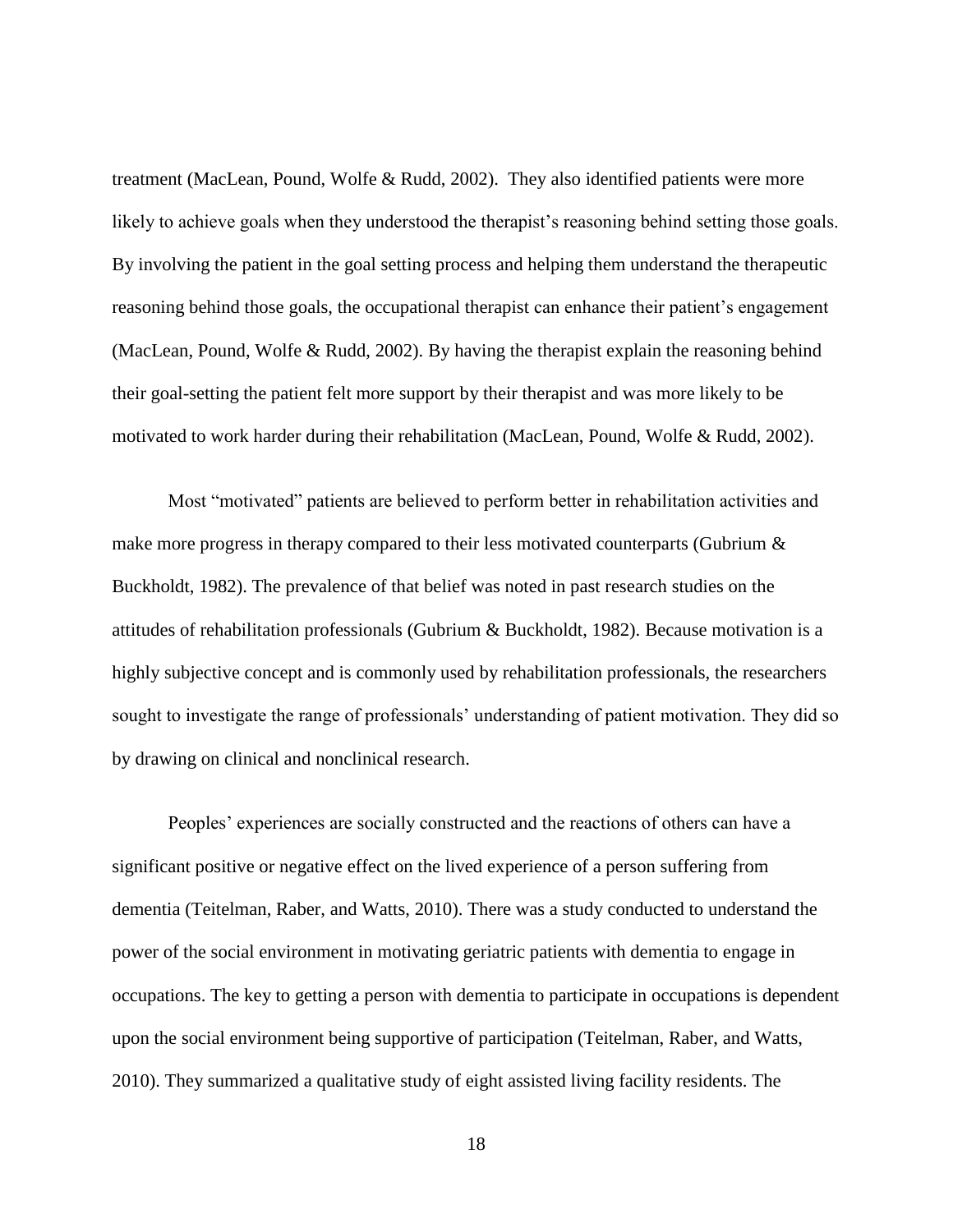intentional relationships model provided the framework for the study (Taylor, 2013). The environment where the eight patients were treated had positive and negative effects on their perceived self-efficacy (Teitelman, Raber, & Watts, 2010). In one environment, the staff did not understand a patient's unique needs and wrote her off as unmotivated. An occupational therapist was able to understand her unique expression of motivation and what values mattered to the patient. By doing so she affirmed the patient's unique human experience. It was found the social environment of the memory support unit was not structured to allow for the patient's unique social interaction styles that could have helped motivate her (Teitelman, Raber, & Watts, 2010). This stressed the importance of the social environment in motivation and treatment of geriatric patients in occupational therapy.

Another study regarding fear of falling in older adults examined the relationship of the fear of falling to depression, anxiety, activity level, activity restriction, and changes in activity level (Painter et al., 2012). The transtheoretical model of intentional change was found to be prevalent in the study (Helfrich, 2013). The researchers administered the Survey of Activities and Fear of Falling in the Elderly; the Geriatric Depression Scale-30, and the Hamilton Anxiety Scale, IVR Version during a one time visit to 99 community-dwelling older adults over the age of 55. They found fear of falling was one of the common limitations that affected motivation in geriatric patients. The individual's anxiety predicted their fear of falling and activity level. Both anxiety and depression predicted fear of falling (Painter et al., 2012). The information offered a new insight into the interrelationship between fear of falling and activity level. The results suggested it is important for the occupational therapist to address both anxiety and depression in relation to fear of falling and activity level when consulting with a patient (Painter et al., 2012).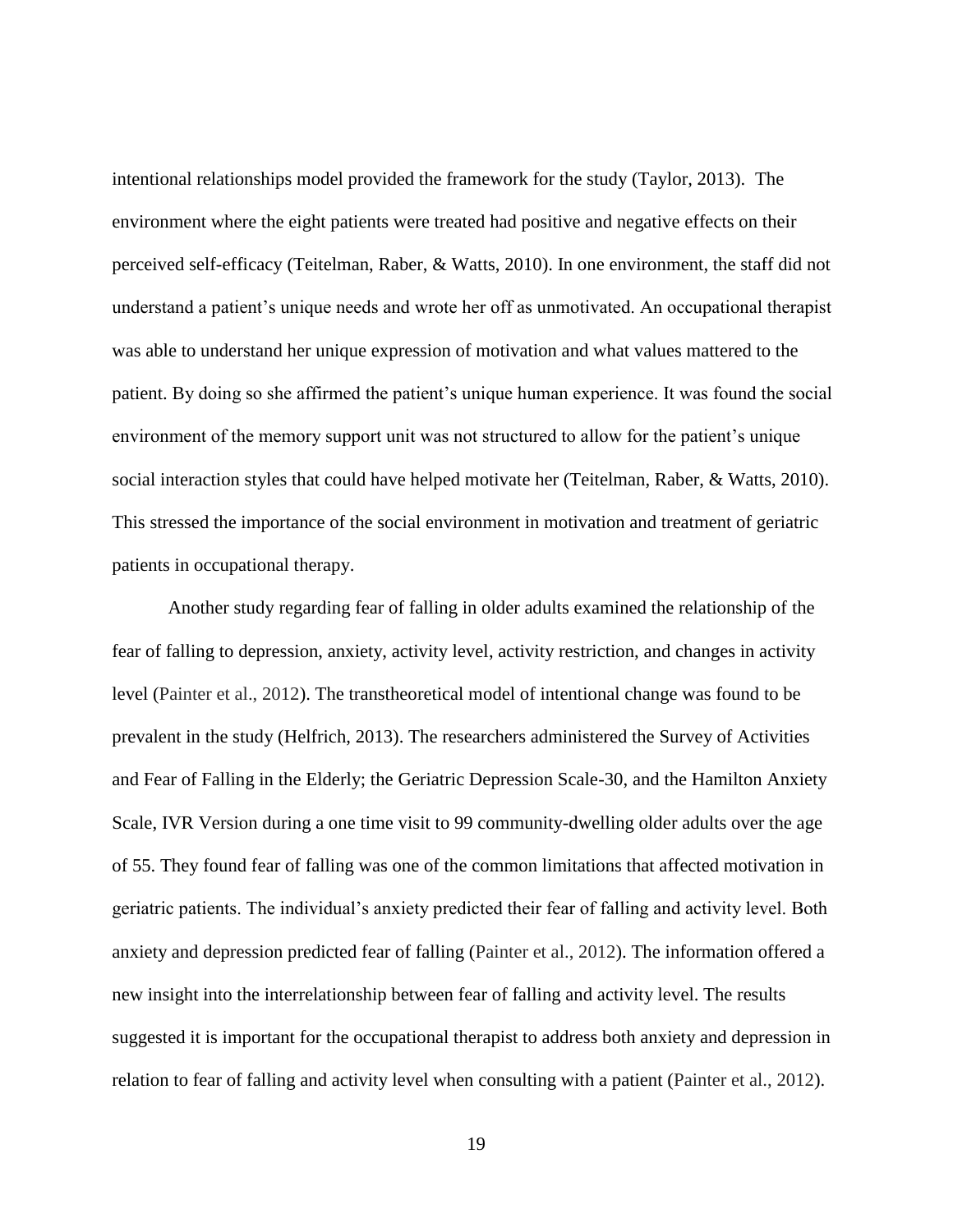Older adults who were actively engaged in their activities of daily living and who were more physically active had a lower level of fear of falling, depression, or anxiety (Painter et al., 2012).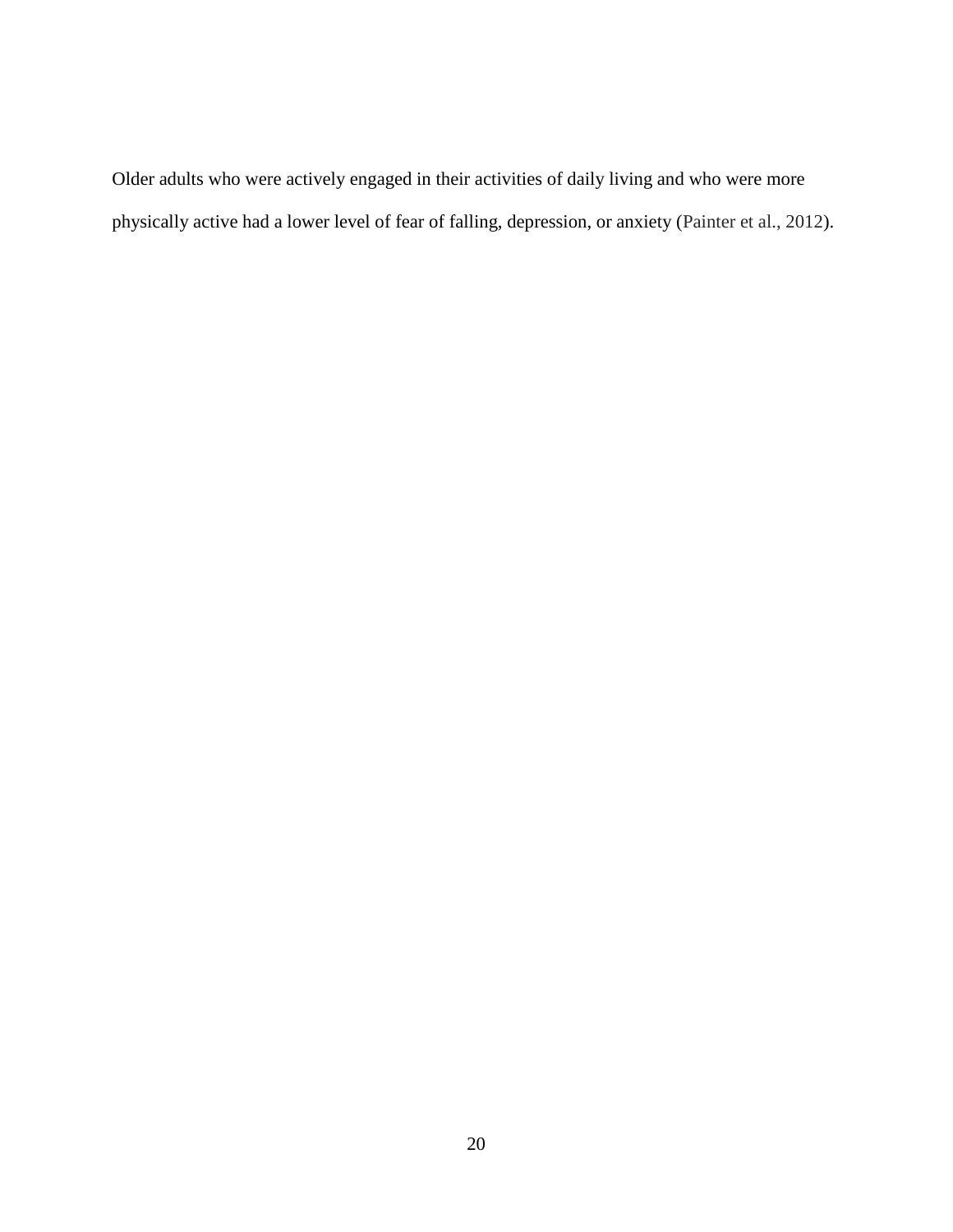#### **CHAPTER 5: CONCLUSION/DISCUSSION**

Aging is an inevitable part of life and is a large factor in the work of many occupational therapy practitioners. Because the elder population has more longevity, it is important to ensure that the geriatric population in the United States receives the appropriate care necessary to improve and maintain their quality of life (Mason, 1994)**.** Occupational therapists will continue to play a unique role in helping geriatric adults continue to maintain their independence and participate in the activities that give their life meaning. Their role includes helping geriatric adults by promoting healthy lifestyles, emphasizing occupation as an important element in promoting health strategies, and providing interventions that enable maximal participation in meaningful occupations. Self-efficacy highly influences a person's perceptions of their capabilities and activity levels and was a recurring theme throughout this review (Peralta-Catipon & Hwang, 2011). It is important that the occupational therapist be supportive and encouraging throughout the treatment process. Doing so will help to affirm the patient in their own abilities and help to improve their self-efficacy. When the patient believes in himself or herself they are more likely to be motivated to participate at a higher degree in their treatment (Teitelman, Raber, & Watts, 2010).

One key to understanding and studying motivation in older adults is to identify what occupations matter to them (Teitelman, Raber, & Watts, 2010). It is important that occupational therapists understand how occupations become meaningful for the geriatric population as participation in those occupations plays an important role in promoting productive aging. When older adults were able to attach their physical activity to their values such as desires for wellness,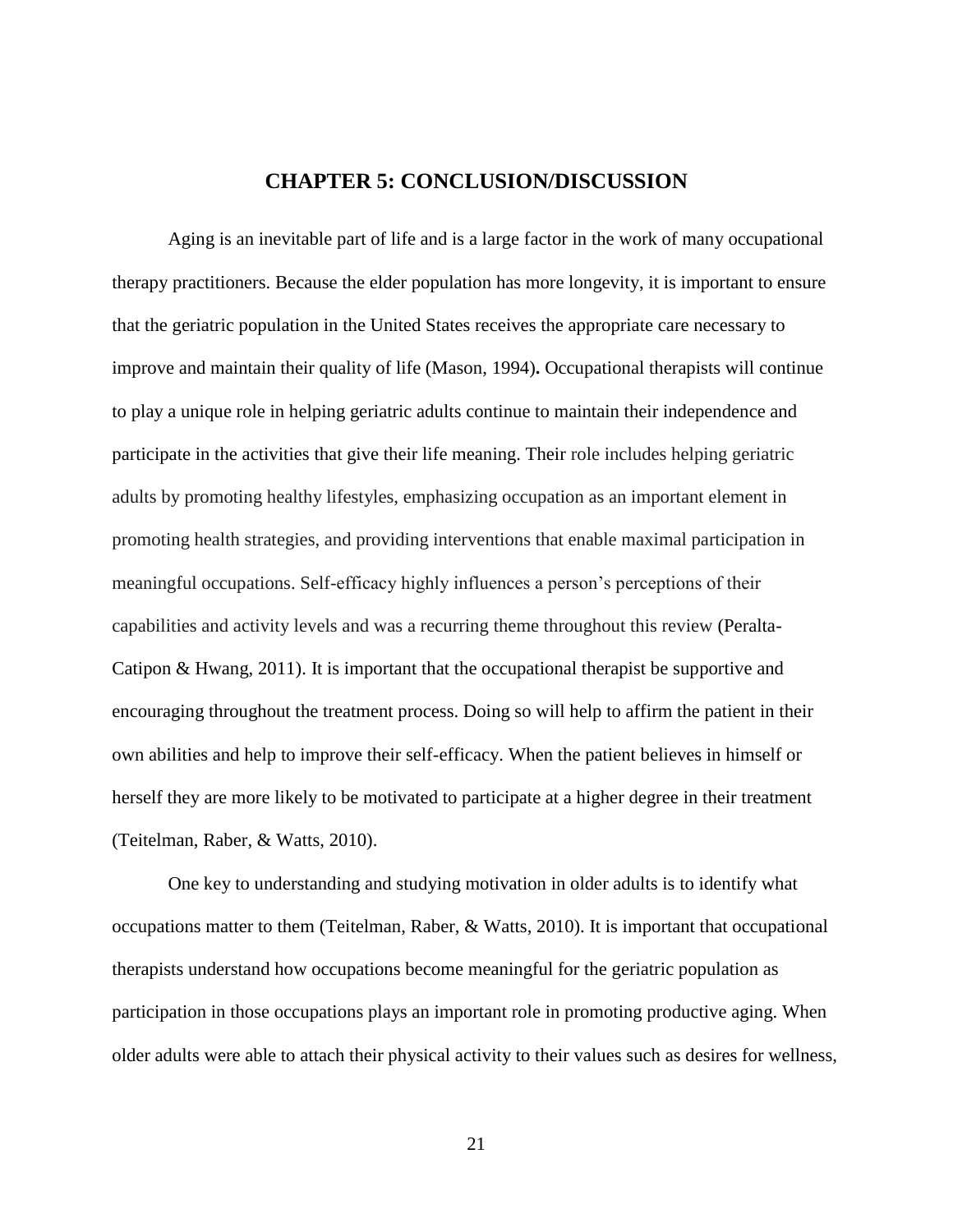social factors, or productivity they found their activity to be more meaningful (Janssen & Stube, 2013).

Moving forward in the field of occupational therapy, understanding a patient's motivation to participate in the activities they need to do and enjoy doing plays a primary role in developing a treatment plan that they will be willing to participate in (Carin-Levy, Kendall, Young & Mead, 2009). To understand how to motivate the patient, it was important to understand what fears affected the geriatric population and might make them feel unmotivated to participate in occupational therapy treatment (Painter et al., 2012). Falls are the leading cause of accidental death in older adults and are the most common fear among older adults regarding whether or not they should participate in physical activity (Painter et al., 2012). It is important for the occupational therapist to address both anxiety and depression in relation to fear of falling and activity level when consulting with a patient (Painter et al., 2012). By understanding the patient's fears and anxiety, it will allow the occupational therapist a better insight on how to make the therapy person-centered. By addressing the individual fears and concerns with the patient and expressing to them the therapeutic reasoning behind setting particular goals for the patient, they will be more likely to be motivated to carry out their treatment (Painter et al., 2012). Occupational therapy is holistic in nature and the approach to motivating each patient should be holistic in my opinion. Understanding the patient's desired outcomes from therapy, fears, and concerns will help the therapist to better understand what motivates the patient. This will allow them to create an individualized plan specific for the patient to help them achieve those goals.

In a study by Janssen and Stube (2013), a fear of falling also illuminated a need for control over PA. Sustainability was possible when the older adults were able to adapt to their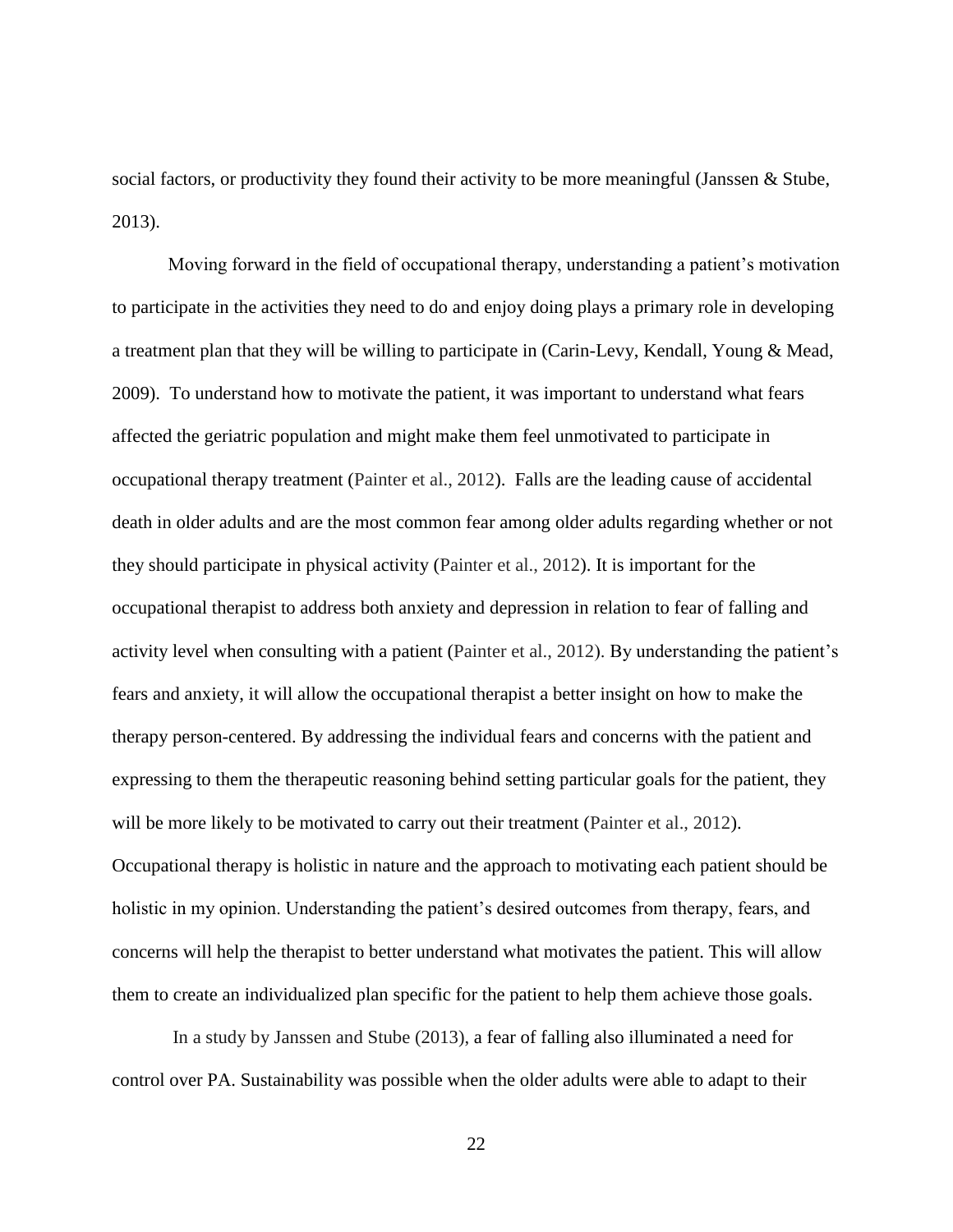age-related limitations. The study revealed older adults found meaning in their activities based on their beliefs in wellness or based on the social factors associated with physical activity (Janssen & Stube, 2013). An understanding of all intrinsic and extrinsic factors that effect motivation will aid rehabilitation professionals to cope with patient disengagement in occupational therapy (Ryan & Deci, 2000). The following practices were found to positively affect patient motivation: clear and revisable goal setting, attempting to make the patient feel their views on their rehabilitation are valid and welcomed, accepting the patient's idiosyncrasies, and avoiding clashing with the patient's value systems. (MacLean, Pound, Wolfe & Rudd, 2002).

Another important factor to be considered moving forward is understanding the patient's social environment. In one environment that was reviewed, the staff did not understand a patient's unique needs and wrote her off as unmotivated. An occupational therapist was able to understand the patient's unique expression of motivation and what values mattered to the patient. By doing so she affirmed the patient's unique human experience. It was found the social environment of the memory support unit was not structured to allow for the patient's unique social interaction styles that could have helped motivate her. This stressed the importance of the social environment in motivation and treatment of geriatric patients in occupational therapy (Teitelman, Raber, & Watts, 2010). Cultural differences on what it means to grow old influence occupational therapy treatment. Occupational therapists most maintain a unique balance among validating expectations, providing information about occupational possibilities, and mediating the different assumptions family and the patient have about the aging process (Trentham  $\&$ Dunal (2009).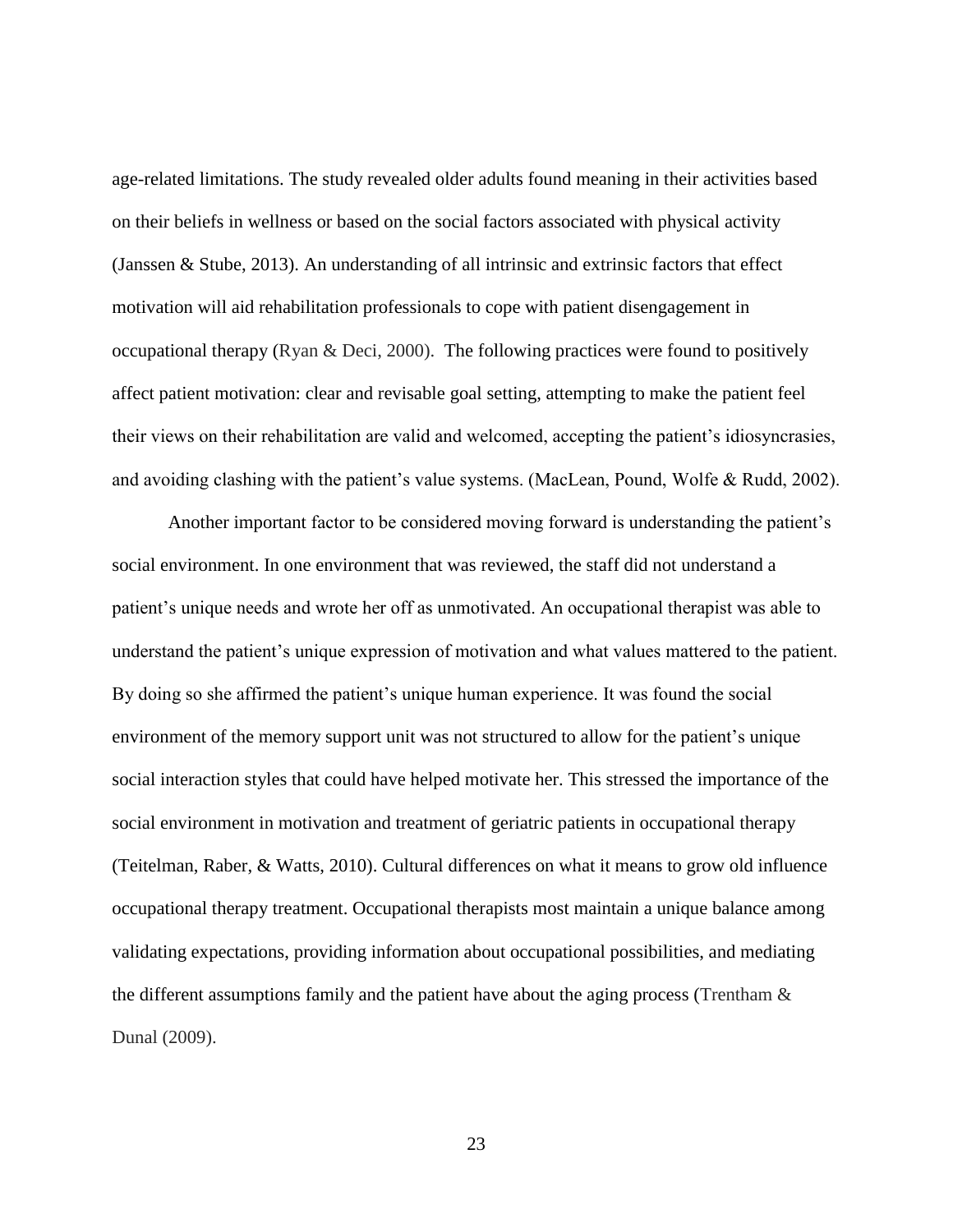#### **Limitations**

The limitations on the research were the prevalence of research regarding motivation in occupational therapy. Most studies that were found were conducted in the 1980s and 1990s. Another limitation was the lack of studies focusing on motivation as a primary factor in occupational therapy treatment. Motivation was mainly found to be a facet the majority of studies and only a few that were included in this thesis primarily focused on motivation. Three studies looked at motivation specifically in the geriatric population, which limited the amount of studies used for this thesis since few explicitly addressed motivation for older adults in occupational therapy treatment.

#### **Future Research**

When conducting future research, it would be recommended to look at intrinsic and extrinsic motivations of the patient and how it pertains to them carrying out their activities of daily living, occupations, and adherence to a treatment plan. None of the studies included regarding the long-term effects of motivation on patients who are able to maintain their motivation to follow therapists' recommendations. Future research might look toward conducting a longitudinal study regarding patients' motivations to continue carrying out what the occupational therapist has taught them to help them participate independently in the activities they need to and want to do in their daily lives. Future research is needed to explore the patients', doctors' and occupational therapists' perspectives on intrinsic and extrinsic motivation on occupational therapy treatment more in depth from the patient and therapist's perspectives. Gaining more comprehensive understanding on the factors that affect motivation in occupational therapy patients may help to understand occupational therapy engagement in the geriatric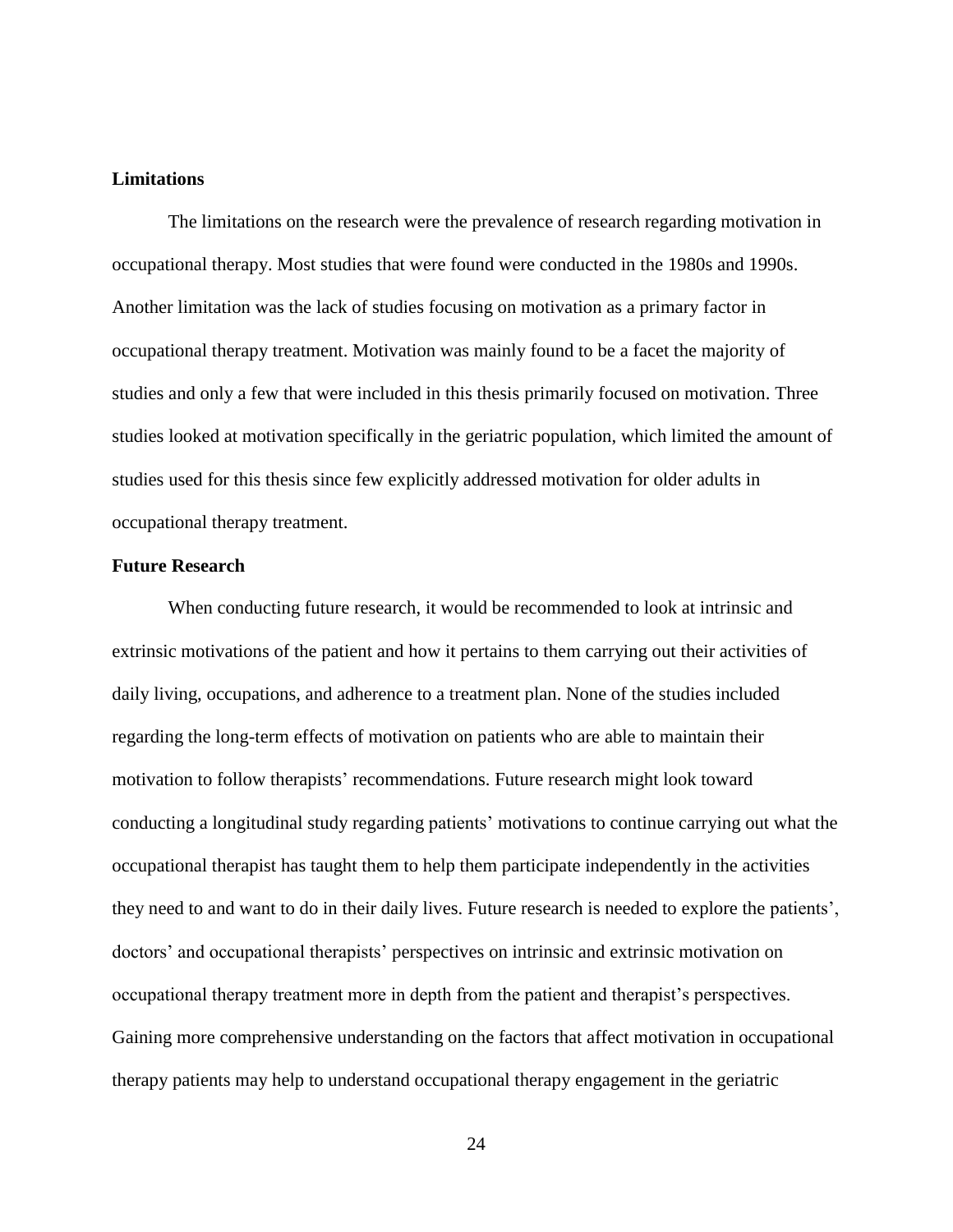population and how to better equip rehabilitation professionals to facilitate a motivating environment and effectively provide rehabilitation services.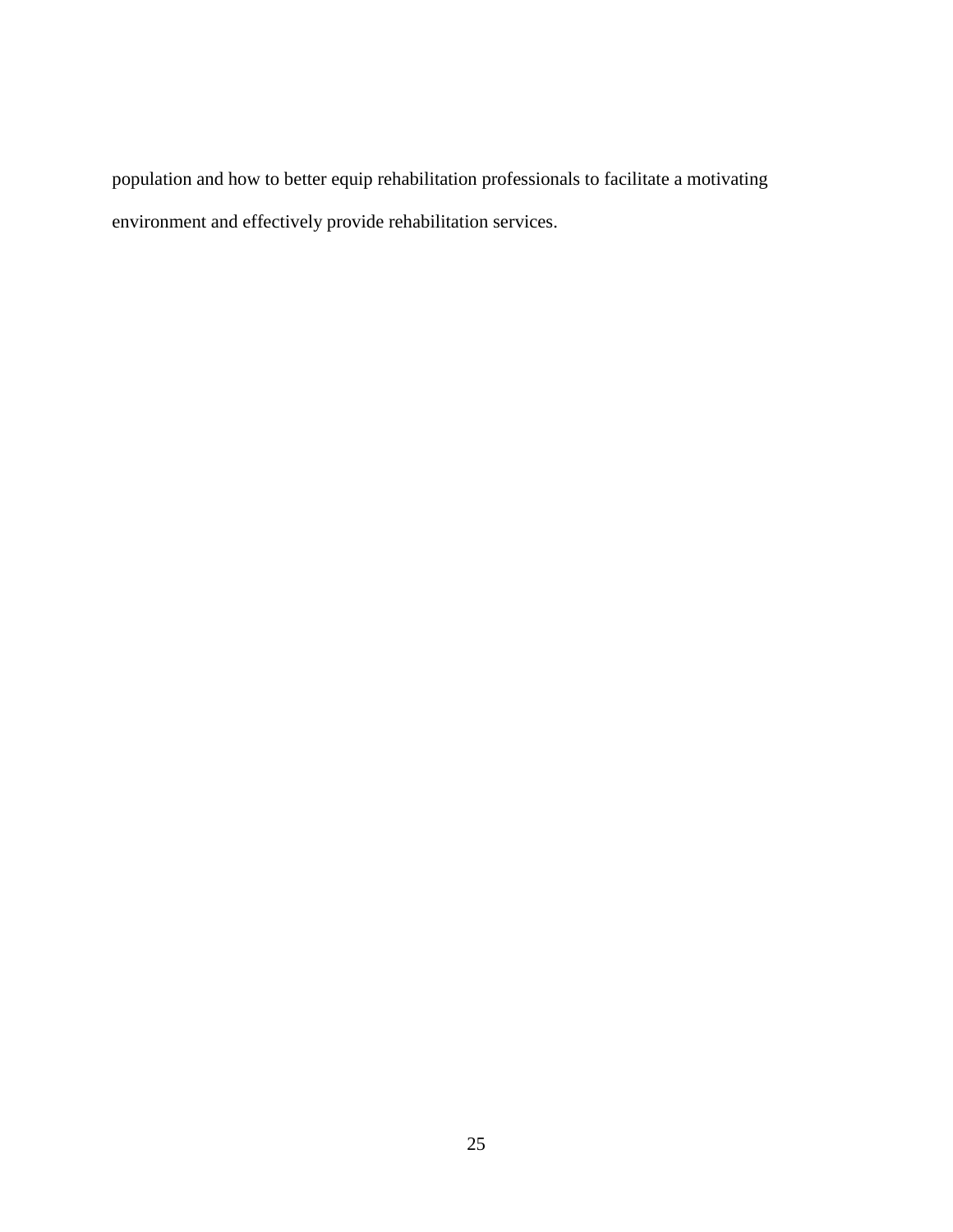## **APPENDIX: STUDIES REVIEWED**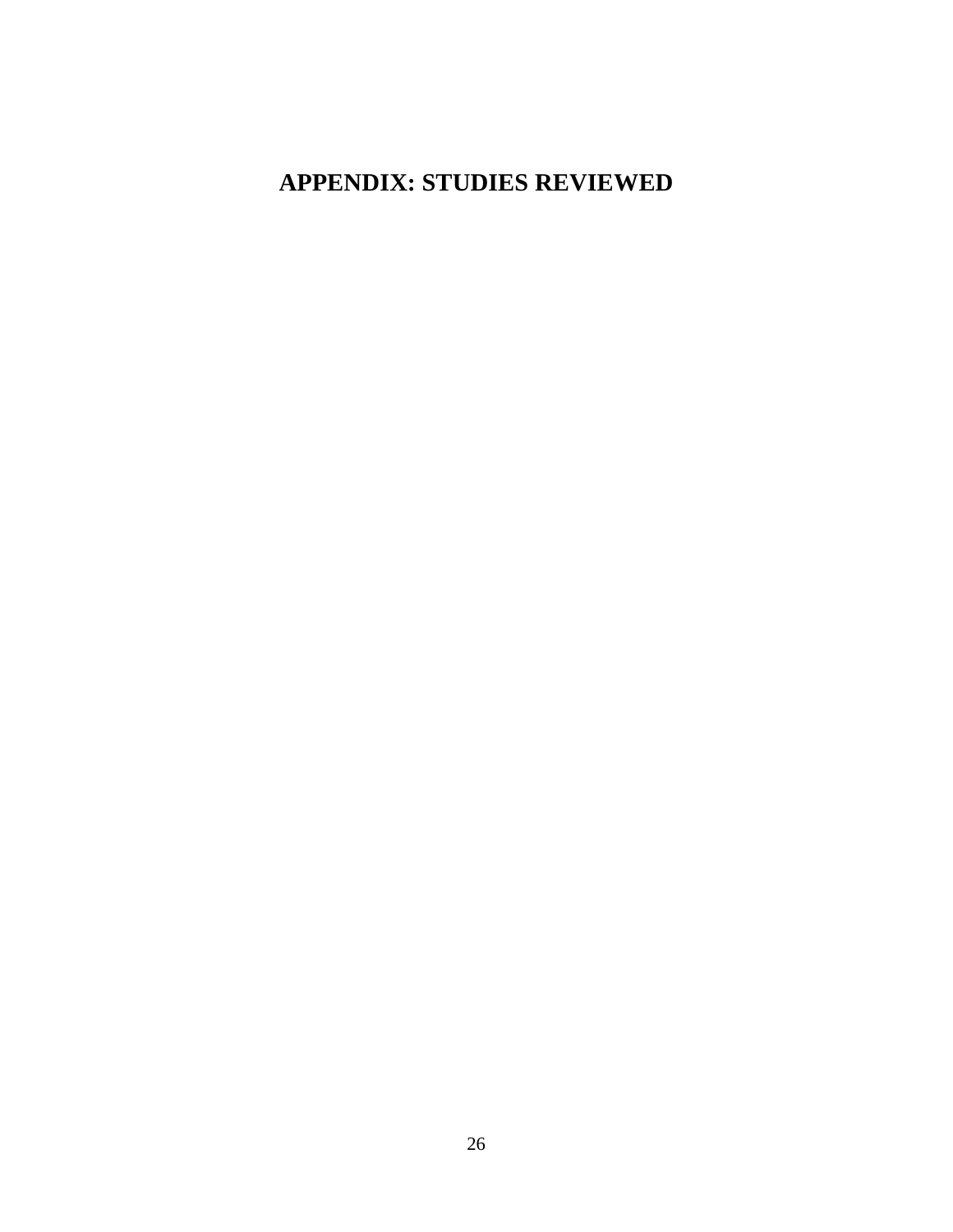| <b>Study Title</b>                   | <b>Authors and Date</b>  | <b>Study Method</b> | <b>Behavioral Theory</b>  |
|--------------------------------------|--------------------------|---------------------|---------------------------|
| Older Adults' Perceptions of         | <b>Janssen and Stube</b> | <b>Interviews</b>   | Intentional               |
| Physical Activity: A                 | (2013)                   |                     | Relationships             |
| Qualitative Study                    |                          |                     | Model                     |
| The Psychosocial Effects of          | Carin-Levy,              | Interviews          | Social Cognitive          |
| <b>Exercise and Relaxation</b>       | Kendall, Young and       |                     | Theory                    |
| <b>Classes for Persons Surviving</b> | <b>Mead</b> (2009        |                     |                           |
| a Stroke                             |                          |                     |                           |
| Personal Factors Predictive of       | Peralta-Catipon and      | Self-Reported       | Social Cognitive          |
| Health-Related Lifestyles of         | <b>Hwang</b> (2011)      | Questionnaire       | Theory                    |
| Community-Dwelling Older             |                          |                     |                           |
| <b>Adults</b>                        |                          |                     |                           |
| The Concept of Patient               | MacLean, Pound,          | Semi-Structured,    | Social cognitive          |
| Motivation: A Qualitative            | Wolfe & Rudd             | In-depth            | theory                    |
| Analysis of Stroke                   | (2002)                   | <b>Interviews</b>   |                           |
| Professionals' Attitudes             |                          |                     |                           |
| The Power of the social              | Teitelman, Raber,        | Interviews          | Intentional               |
| environment in motivating            | and Watts (2010)         |                     | Relationships             |
| persons with dementia to             |                          |                     | Model                     |
| engage in<br>occupation:             |                          |                     |                           |
| Qualitative findings.                |                          |                     |                           |
| Fear of Falling and Its              | Painter, Allison,        | Self-Reported       | Transtheoretical          |
| Relationship With Anxiety,           | Dhingra,                 | Surveys             | Model of                  |
| Depression, and Activity             | Daughtery, Cogdill,      |                     | <b>Intentional Change</b> |
| Engagement<br>Among                  | & Trujillo. (2012)       |                     |                           |
| Community-Dwelling Older             |                          |                     |                           |
| Adults.                              |                          |                     |                           |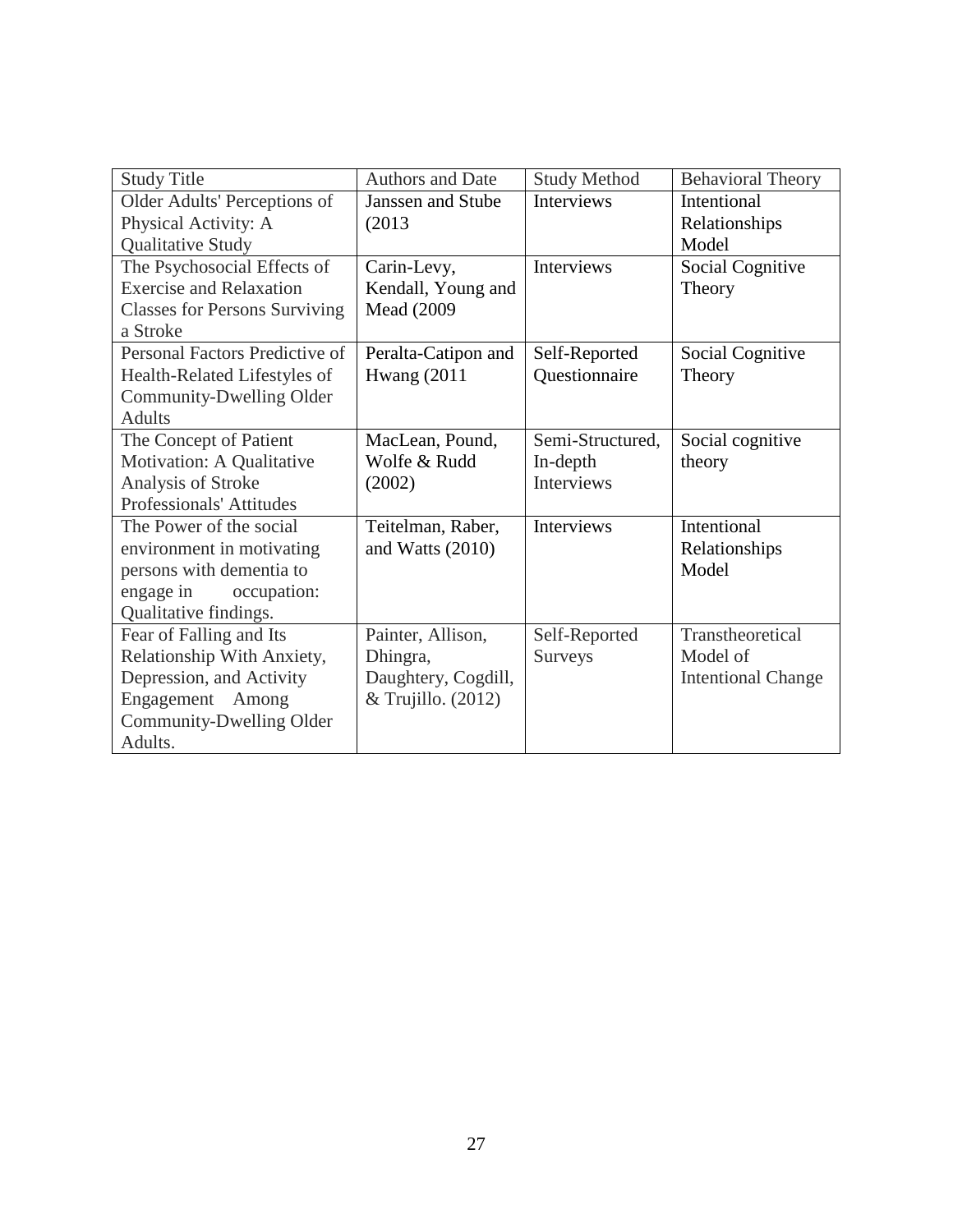#### **REFERENCES**

American Hospital Association (n.d.). Baby Boomers to Challenge and Change Tomorrow's Health Care System. Retrieved from

<http://www.aha.org/presscenter/pressrel/2007/070508-pr-boomers.shtml>

- American Occupational Therapy Association, (n.d.a). About Occupational Therapy. (n.d.). Retrieved from [http://www.aota.org/about-occupational-t](http://www.aota.org/about-occupational-)herapy.aspx
- American Occupational Therapy Association, (n.d.b). Definition of Occupational Therapy Practice for the AOTA Model Practice Act. (n.d.). Retrieved from<http://www.aota.org/-> /media/Corporate/Files/Advocacy/State/Resources/PracticeAct/Model%20Definition%20 of%20OT%20Practice%20%20Adopted%2041411.ashx
- American Occupational Therapy Association. (1993). Position paper: Purposeful activity. *American Journal of Occupational Therapy, 47*, 1081-1082
- Arnetz, B. (1985). Gerontic occupational therapy-psychological and social predictors of participation and therapeutic benefits. *American Journal of Occupational Therapy*, 39(7), 460-465.
- Carin-Levy, G., Kendall, M., Young, A., & Mead, G. (2009). The Psychosocial Effects of Exercise and Relaxation Classes for Persons Surviving a Stroke. *Canadian Journal of Occupational Therapy, 76*(2), 73-80.
- Carlson, J. (1997). Evaluating Patient Motivation in Physical Disabilities Practice Settings. *American Journal of Occupational Therapy, 51*(5), 347-351.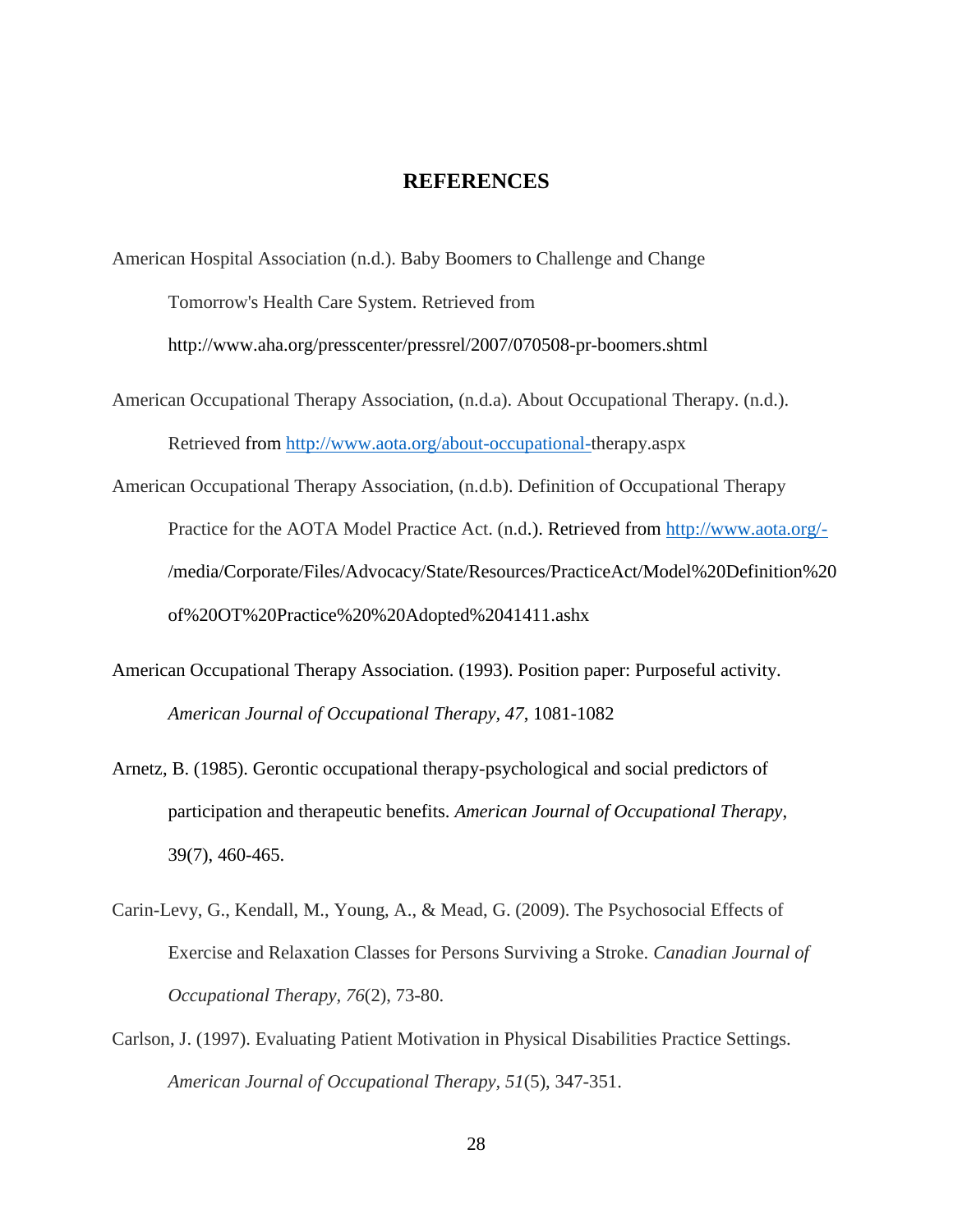- Creek, J., & Lougher, L. (2008). Planning and implementation. *Occupational Therapy and Mental Health* (4th ed.). Edinburgh: Churchill Livingstone Elsevier.
- Filiatrault, J., & Richard, L. (2005). Theories of behavior change through preventive and health promotion interventions in occupational therapy. *Canadian Journal of Occupational Therapy, 72*(1), 45-56.
- Fugl-Meyer, A. R., Hellström, K., Lindmark, B., & Wahlberg, B. (2003). Self-Efficacy In Relation To Impairments And Activities Of Daily Living Disability In Elderly Patients With Stroke: A Prospective Investigation. *Journal of Rehabilitation Medicine, 35*(5), 202-207.
- Gage, M. (1992). The appraisal model of coping: An assessment and intervention model for occupational therapy. *American Journal of Occupational Therapy, 46*, 353-362.
- Gage, M., & Polatajko, H. (1994). Enhancing occupational performance through an understanding of perceived self-efficacy. *American Journal of Occupational Therapy, 48,* 452-461.
- Gage, M., Noh, S., Polatajko, H. J., & Kaspar, V. (1994). Measuring Perceived Self-Efficacy in Occupational Therapy. American Journal of Occupational Therapy, 48(9), 783-790.
- Gubrium, J.F. Buckholdt, D.R., 1982. Describing Care: Images and Practice in Rehabilitation. Oelgeschlager, Gunn & Hain. MA
- Helfrich, C. A., (2013). Principles of learning and behavior change. In Willard and Spackman's Occupational Therapy (12th ed., pp. 598-600). Lippincott Williams & Wilkins.

Hobbs, Frank, & Damon, Bonnie. (1996) *65+ In The United States*. U.S. Department of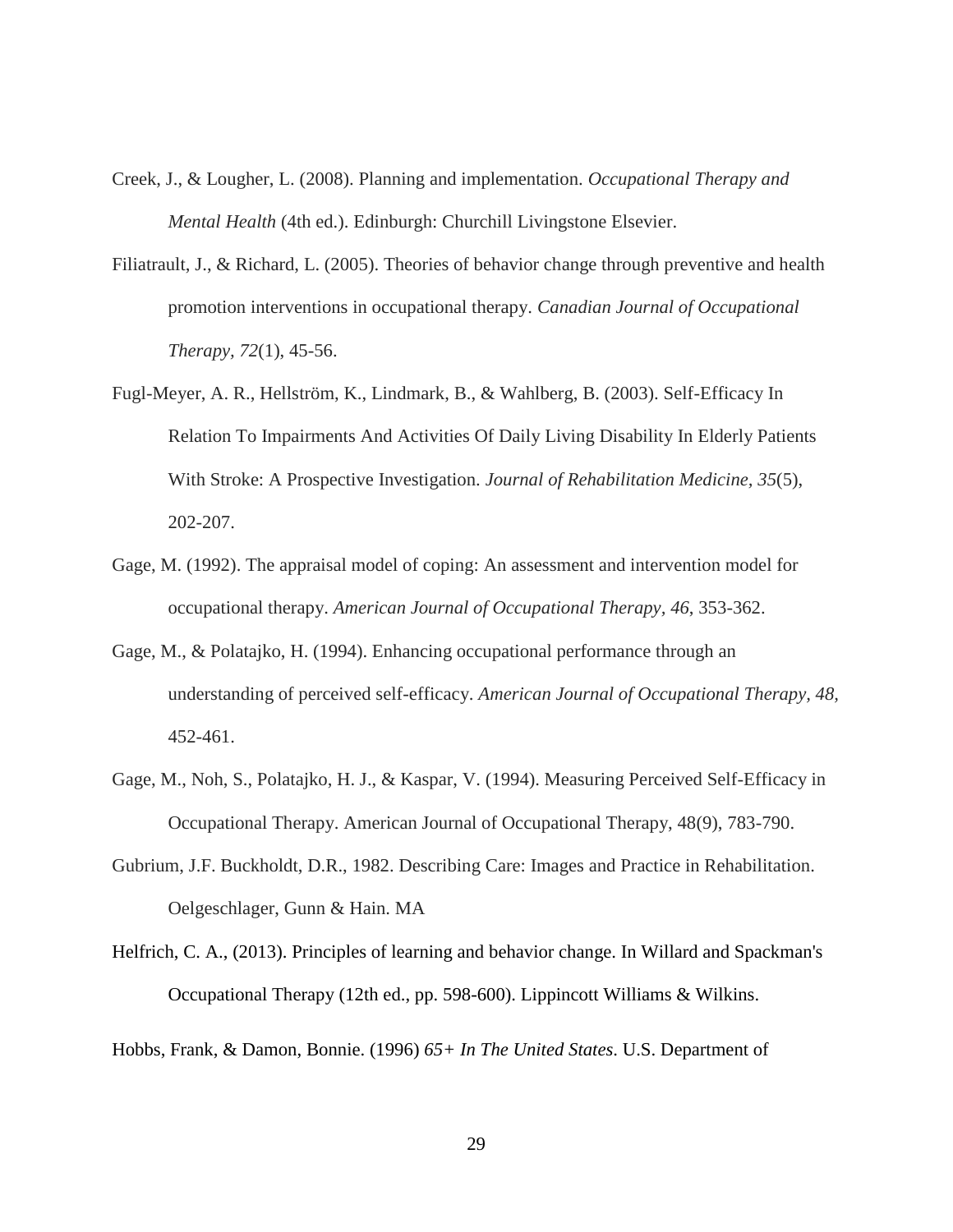Commerce Economics and Statistics Administration, US Census Bureau. Retrieved from https://www.census.gov/prod/1/pop/p23-190/p23-190.pdf

- Janssen, S. L., & Stube, J. E. (2013). Older Adults' Perceptions of Physical Activity: A Qualitative Study. *Occup. Ther. Int. Occupational Therapy International*.
- Lewis, B., & Schuver (2014). Theories of behavior change. In ACSM's Resources for the Health Fitness Specialist (North American ed., pp. 239-250). Lippincott Williams & Wilkins.
- Liguori, G. (2014). Theories of behavior change. In *ACSM's Resources For the Health Fitness Specialist*. Indianapolis, IN: American College of Sports Medicine ;..
- Maclean, N., Pound, P., Wolfe, C., & Rudd, A. (2002). The Concept of Patient Motivation: A Qualitative Analysis of Stroke Professionals' Attitudes. *Stroke, 33*(2), 444-448.
- Mason, J. (1994). Foreward. In R. Abeles, H. Gift, & M Ory (Eds). *Aging and quality of life*. New York: Springer Publications
- Painter, J. A., Allison, L., Dhingra, P., Daughtery, J., Cogdill, K., & Trujillo, L. G. (2012). Fear of Falling and Its Relationship With Anxiety, Depression, and Activity Engagement Among Community-Dwelling Older Adults. *American Journal of Occupational Therapy, 66*(2), 169-176.
- Peralta-Catipon, T., & Hwang, J. E. (2011). Personal Factors Predictive of Health-Related Lifestyles of Community-Dwelling Older Adults. *American Journal of Occupational Therapy, 65*(3), 329-337.
- Ryan, R., & Deci, E. (2000). Intrinsic and extrinsic motivations: classic definitions and new directions. *Contemporary Educational Psychology, 25*, 54-67.